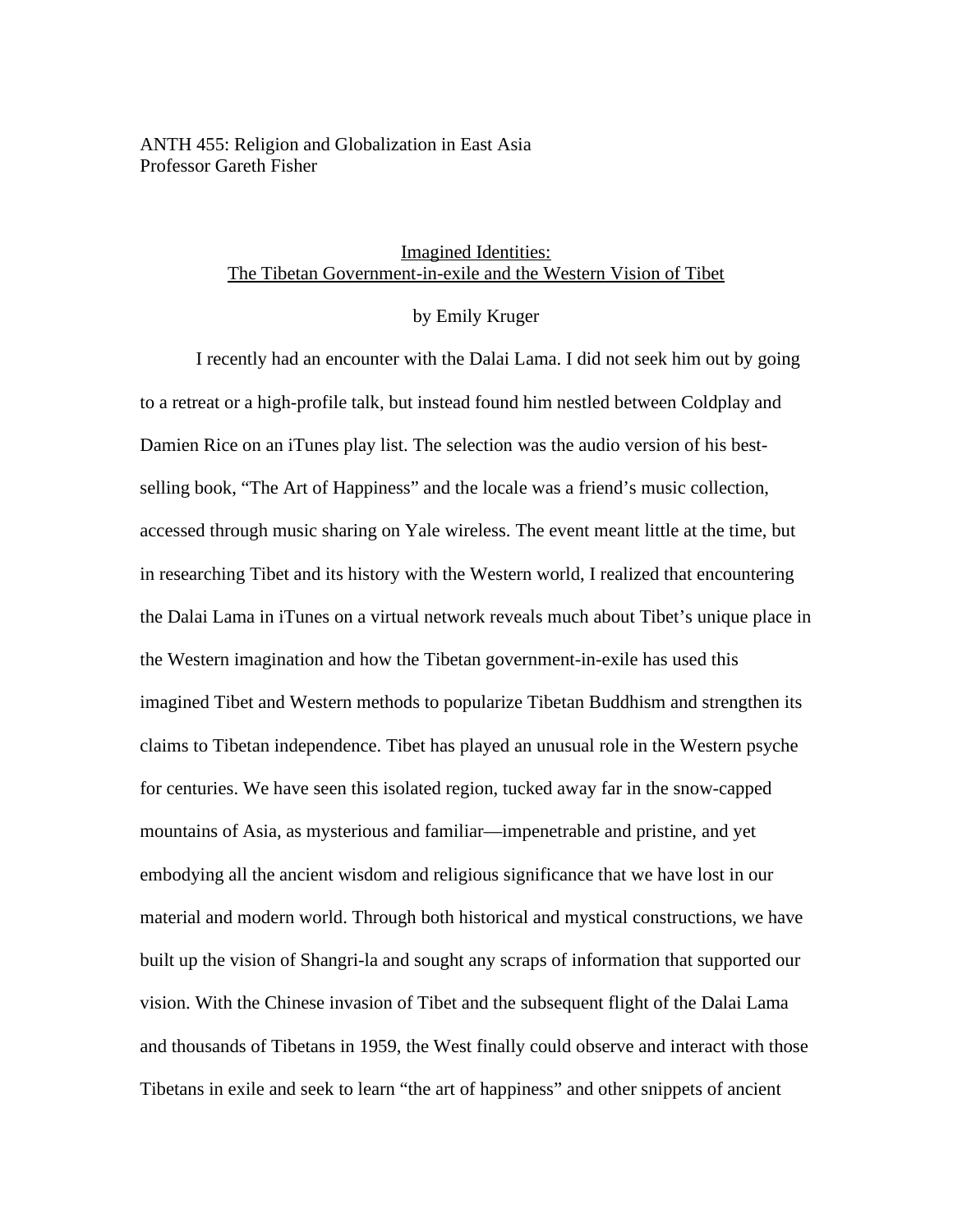knowledge that we have forgotten. As I have suggested, the Dalai Lama and others in the Tibetan government-in-exile (TGIE) have not passively received the Western visions of Tibet, however. The TGIE, in their efforts to gain Tibet independence, have courted Western interest by exploiting the Western imagination about Tibet and Tibetan Buddhism and have molded the Tibetan communities-in-exile to fit this imagined image. These actions have contributed to divergence between Tibetans in exile and those in Tibet and ultimately weakened the TGIE's case for a unified Tibetan state.

In this paper, I will examine the history and current image of Tibet in the Western imagination, discuss the ways in which the TGIE exploits this vision, and finally attempt to prove that the TGIE's actions have damaged their fight for sovereignty and formed a cultural rift between the Tibetans under the TGIE and those under the People's Republic of China (PRC).

#### **History of Tibet in the Western Imagination**

#### **Early Records of Mystical Tibet**

Before discussing the TGIE's use of the West's vision of Tibet, we must first briefly cover the historical underpinnings of this vision and define what "Tibet" means in the Western imagination today.

Stories of the mystical lands of central Asia were first told in Europe centuries ago. Some scholars trace the first imaginings of Tibet to medieval maps and their descriptions, which placed both strange creatures, like gold-digging ants, and lost colonies of Christians, in the shadowy regions of central Asia. Marco Polo made brief mention of Tibet, but only through retelling tales of the Mongols, which brimmed with similar feelings of mystery and great riches within the mountainous terrain of Tibet. The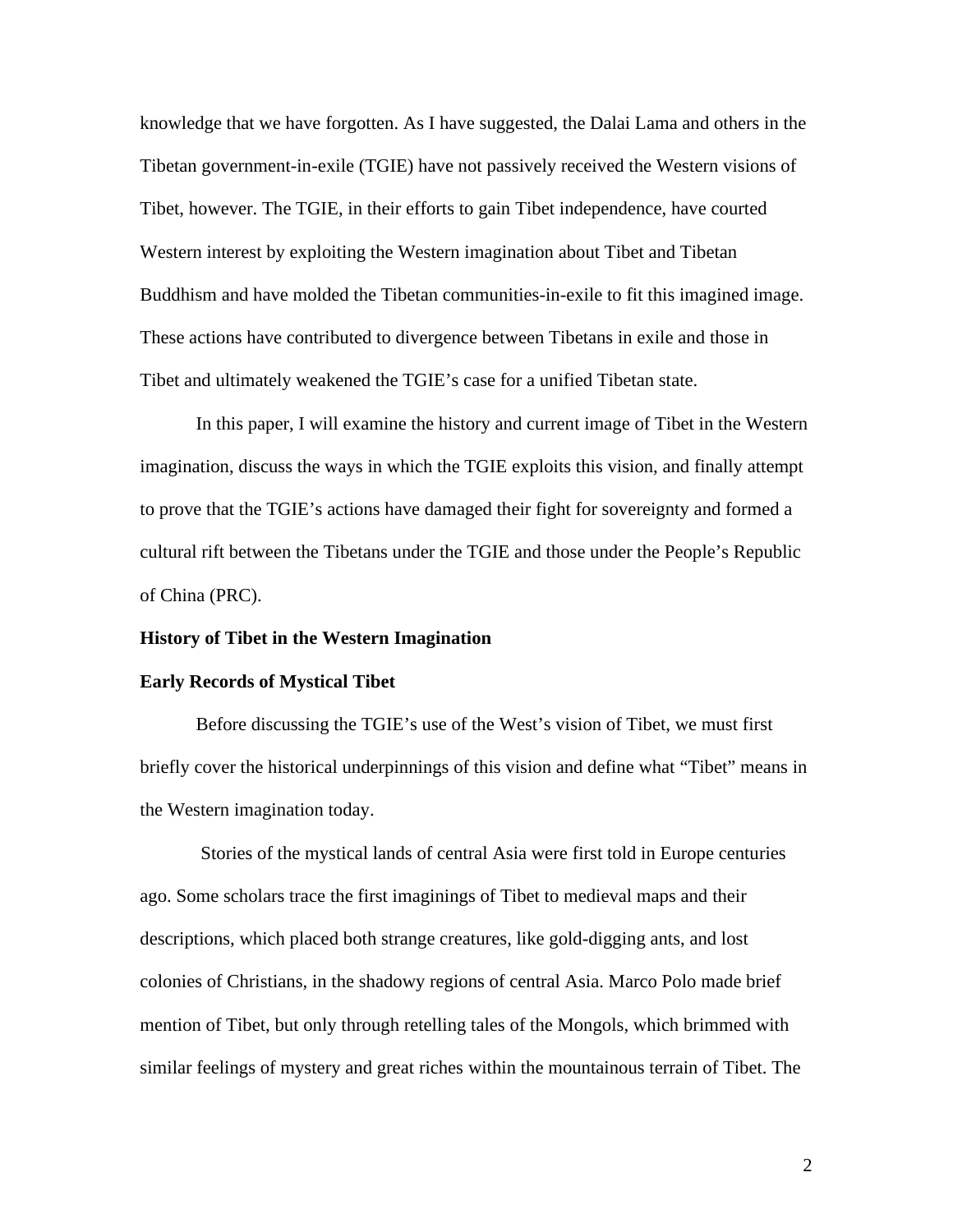first Westerner successfully to cross into Tibet was a young Jesuit named De Andrade in 1624. De Andrade was on a mission to find those fellow Christian communities that were rumored to lie somewhere in near Asia. With his mission in mind, De Andrade found intriguing parallels between the Catholic Church and the religious practices of the lamas with whom he stayed. His accounts of the lama "priests" with their vows of celibacy and poverty, the extreme piety of the Tibetan people, and ceremonies involving holy water that could be likened to baptism, all were highly sensational and devoured in Europe upon his return. Much of his findings were later questioned by other missionaries, who found none of the "Catholic" ceremonies De Andrade documented, perhaps because of contact with other sects of Tibetan Buddhism (Kaschewsky 2001:6). These later accounts had little impact on the Western imagination of Tibet, however—the groundwork for European "tibetophila" was already in place.

Tibetophilia, according to research conducted by Hugues Didier, is founded on two poles: "…on the one hand, Tibet is the least accessible, most mysterious and most foreign country of Asia; on the other hand, Tibet is paradoxically the only Asian culture with whom Europeans can identify so much that they seem surprisingly intimate and related" (Kaschewsky 2001:6-7). From just our brief overview of early Western imagination about Tibet, we can see Didier's description at work. The early lore surrounding the Tibetan region seen in medieval records, in Marco Polo's recounted tales, and in the late entry of Europeans into the area created a feeling of mystery surrounding Tibet, while De Andrade's accounts revealed a deep, religious connection of the Tibetan people to the Catholic church. Tibet, therefore, became seen as the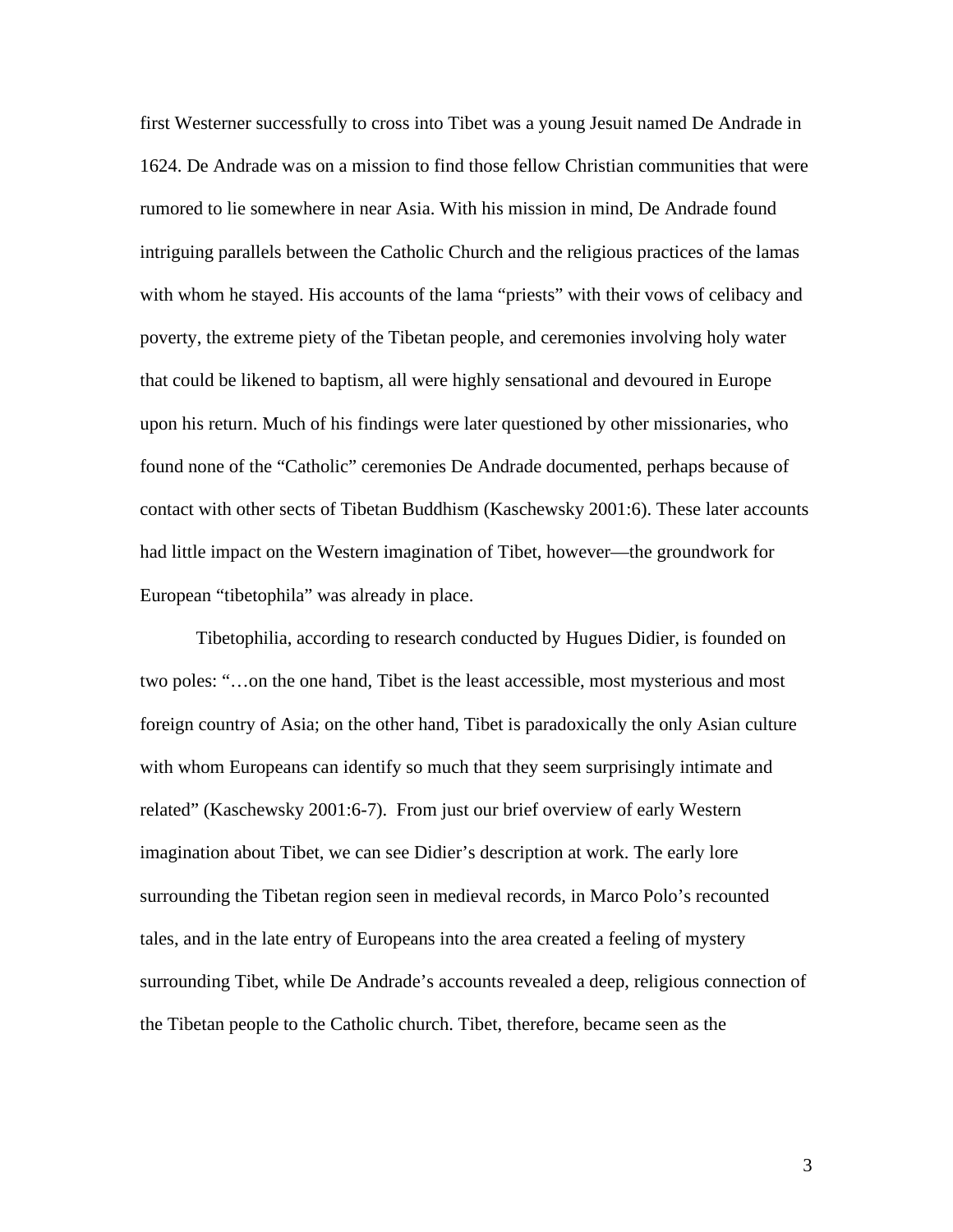"inanimate unknown" or the "foreign brother"—a counterpart that was both captivating in its mystery and comforting in its familiarity.

### **British Colonialism and Tibetan Nationalism**

This mystical construction of Tibet is the first key component of the West's vision of Tibet. The second part of this vision is a historical construction—one where the idea of Tibet as a nation is established. This historical construction, as argued by McKay (2001:67-85), largely was created by the British officers who served in Tibet between 1904 and 1947. Although Tibet was never fully colonized by the British, British officials from their Indian government lived in Lhasa and interacted with the Tibetan elite starting in the late nineteenth century. The connection of the British officials with the Tibetan elite and the motives behind their actions regarding Tibet are complex, but for the purposes of this paper can be distilled down to a single political motive: to maintain Tibet as a buffer region between India and the growing powers in China and in Russia. Earlier images from Western missionaries in the eighteenth and nineteenth centuries had presented the Tibetan government in Lhasa as corrupt and the people as dirty and sexually promiscuous, but this image was quickly erased under the manipulations of the British officers in Tibet and replaced with descriptions of the "Tibetan government and society as decent, virtuous, and of value to the world at large" (McKay 2001: 71). In order to solidify and protect their projected vision of Tibet, British officers closely monitored and limited the entry of European travelers into the area. The information disseminated by the British cadres then could be molded into an image that suited the interests of British India and the imperial government. This deliberate suppression of alternative perspectives about Tibet allowed the British officers' view to emerge as the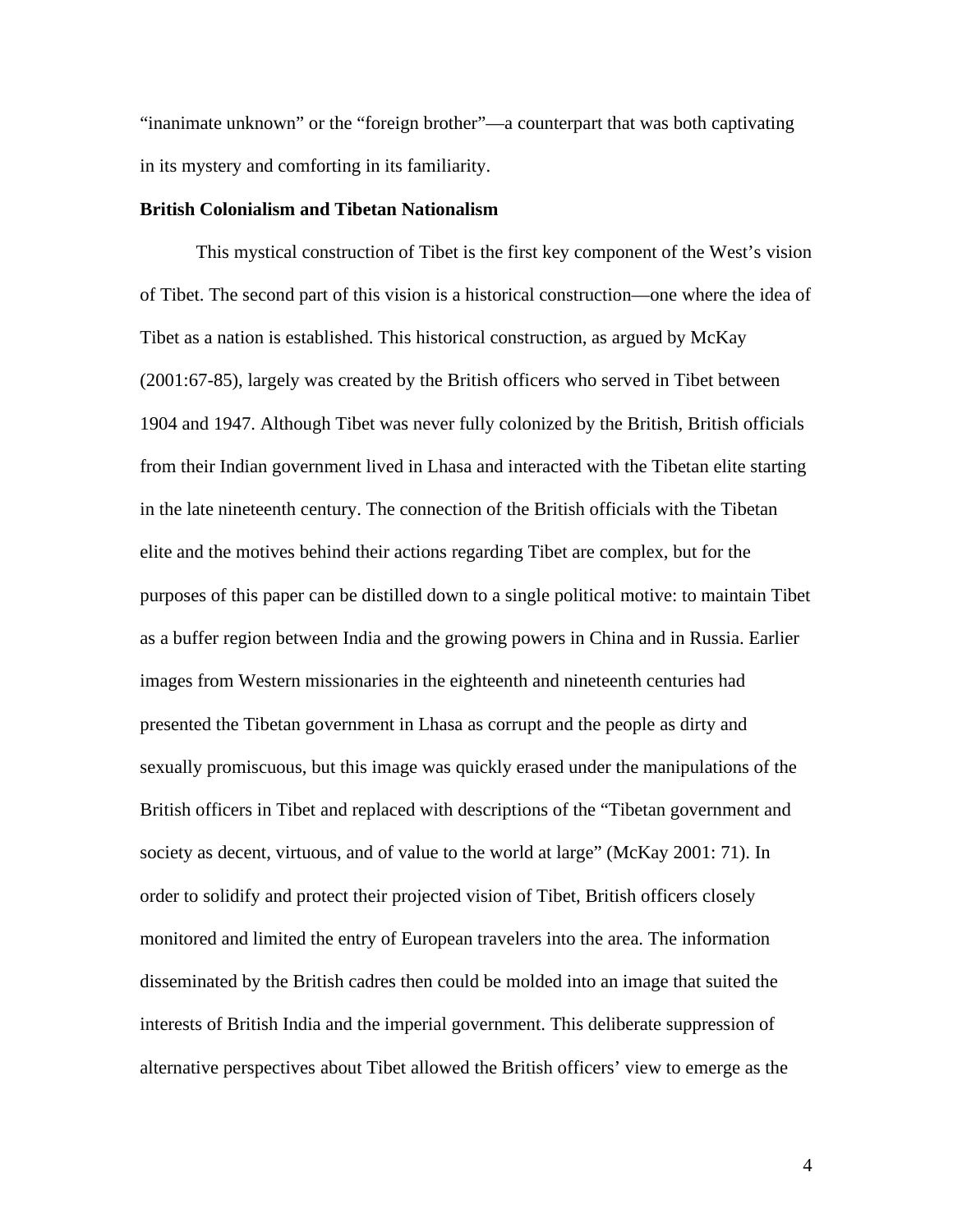only authority about Tibet and to color the media and the academic study of Tibet ever since. The British officers' image of Tibet was also more amenable to the West's earlier visions (such as that of De Andrade) and as a result was lapped up by the public and quickly spread throughout the European media by force of its own appeal.

In addition to bolstering a positive image of Tibet and its ruling class, the British officers, under a cadre named Charles Bell, sought to create an image of Tibetan unity and statehood to strengthen the perception of Tibet as a buffer state. Bell encouraged the Tibetan elite to adopt the symbols and characteristics of an independent state. Tibet, therefore, soon had its own flag, currency and stamps, defined its borders, and with British assistance, reorganized its economy and government bureaucracy and strengthened its military. To encourage nationalism, a Tibetan football team with its own colors was organized, and children at athletic competitions would win a picture of the Dalai Lama, rather than money or some other prize (McKay 2001:77-78). These attempts at unity had few tangible results among the Tibetan people, but had a sizable impact in Europe, where the area of Tibet controlled from Lhasa was considered at the most as an independent region and at the least as an area and people who were culturally distinct from China. Therefore, the British monopoly on the Tibetan image led to the creation of the modern, historical vision of Tibet as a culturally and politically unique region. This construction, as we will see, has influenced the TGIE's approach to shaping a Tibetan state as well as facilitated the Western acceptance of Tibet's distinction from PRC.

#### **Theosophism and "Thibetan" Buddhism**

At the same time that the British were establishing contact with Tibet and creating alliances with the Tibetan elite, a European religious movement with no actual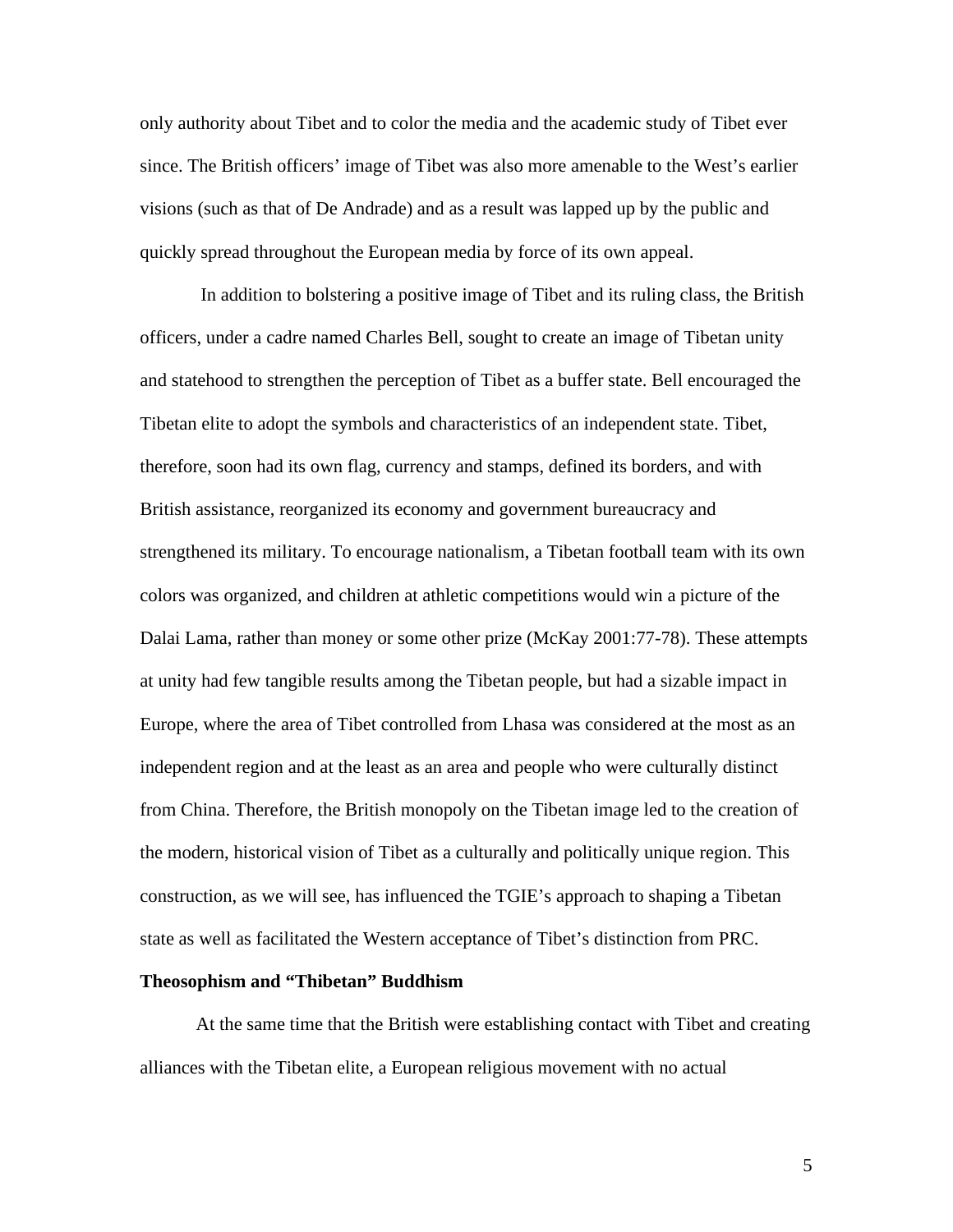connection to Tibet was launching Tibetan Buddhism into the popular media and making Eastern religion accessible to the average Westerner. The Theosophical society began in NY in 1875 and started a movement "to collect and diffuse knowledge of the laws which govern the universe" (Campbell 1980:28). One of its most important contributions within the scope of this paper was its successful delivery of Eastern philosophy *en masse* to the Western audience. Theosophism, through its interest in Eastern religion, distilled and disseminated the ideas of Buddhism to a greater extent than had ever been accomplished at that point in history. Also important to the spread of "Tibet" in the West were the imaginings of Madame Helena Petrovna Blavatsky, one of the influential leaders of this movement. Madame Blavatsky brought Tibet to popular attention by claiming to have spent time in Tibet (albeit in a spirit form), had a Tibetan "mahatma" as one of her spiritual advisors (also a fictitious creation) and self-identified as a "Thibetan Buddhist." Although there were no real Tibetans involved in the Theosophist movement, Madame Blavatsky's veneration of them and her powerful place within the Theosophist movement brought Tibet and Tibetan Buddhism into the vocabulary of the average European. As Pederson (2001: 157) notes, "if Tibetans were absent at Blavatsky's time, she was in many ways responsible for their appearance a century later." Theosophism, therefore, played a vital role in familiarizing the West with Eastern philosophy and cementing Tibet as a place of spirituality and mystique in the Western imagination.

### **The Western Vision of Tibet**

From this brief history, we can now define and expound upon two main aspects of the West's vision of Tibet that are operative today—Tibet's religiosity and its distinction, if not its sovereignty, from China. The idea of Tibetan religiosity centers around two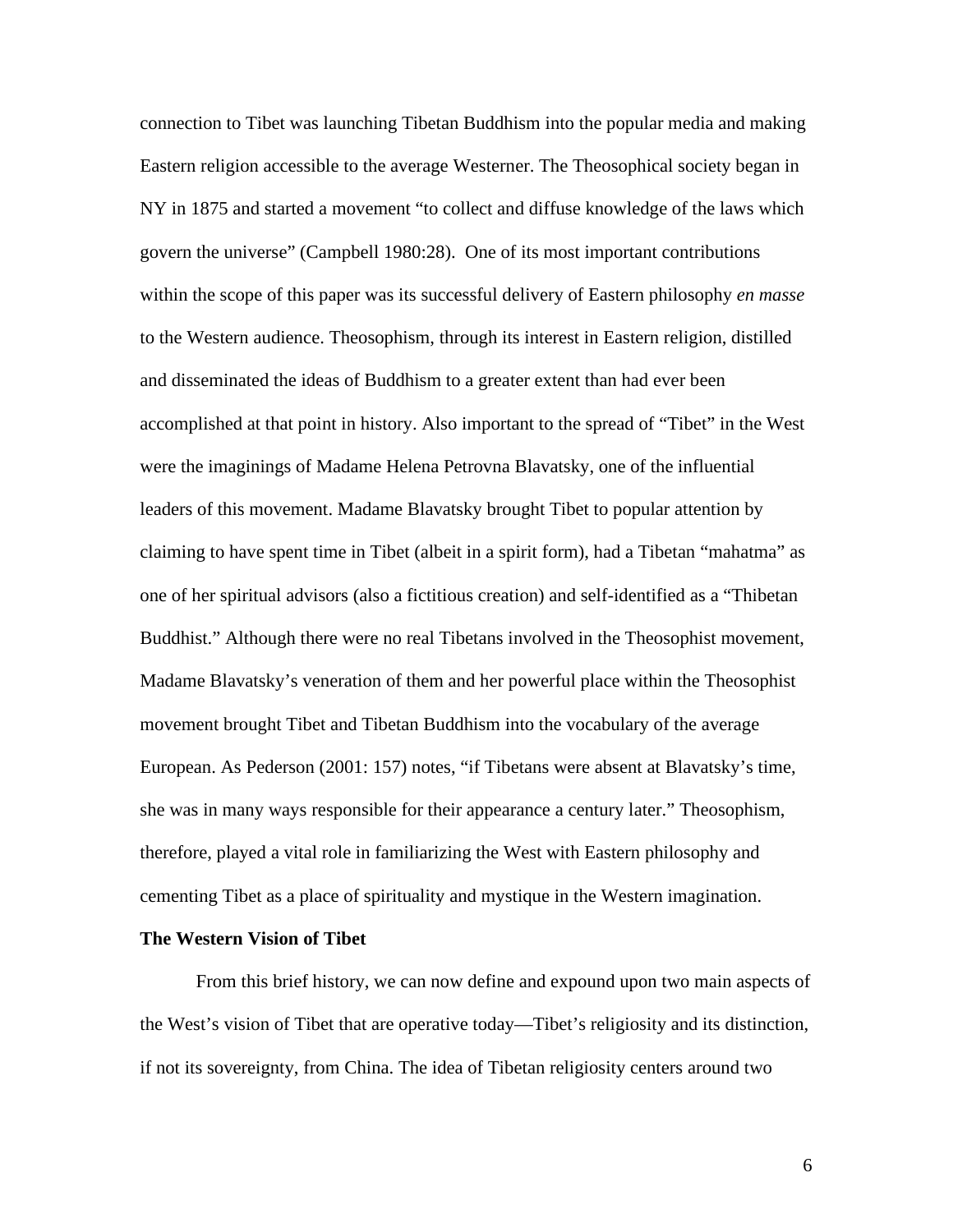themes: Tibetan Buddhism and its impact on shaping the Tibetan people and leadership, and Tibet as a repository for ancient wisdom, which the modern world has forgotten. The West's ideas about the role of Tibetan Buddhism in Tibetan life is neatly summed up by Moodey (1978:28) in the following depiction, "To these concepts of the supernatural and its myriad denizens, the Tibetans respond with a depth of devotion shown in allocation of effort, time, and wealth, that has made Tibetan society and culture the classic example of religion-oriented living." This statement encompasses the Western belief that all Tibetans are profoundly religious and spend most of their time in mediation and worship. This idea is mirrored by a popular saying from the early twentieth century, that the Tibetans, with their homes in the mountains were so close to the clouds, made them pre-dispositioned to prayer. Stemming from the Tibetans' perceived depth of religious devotion is the idea that the lives of Tibetans reflect Buddhist teachings. As a result, the West imagines that peacefulness, egalitarianism, gender equality, and ecological sensitivity are all essential parts of Tibetan culture. As Donald Lopez (1998: 8-9), a renowned Tibetan scholar noted, somewhat tongue-in-cheek, we believe all Tibetans voluntarily obey the karma to the extent that violence and pettiness are nil and a police force is wholly unnecessary. Therefore, we imagine the Tibetans as a pious, devout religious community, whose lives center around their Buddhist practice and living in accordance to its teachings.

The second part of our concept of religiosity is seeing Tibet as the last stronghold of ancient wisdom. This idea relates closely to the first concept of religiosity, because we believe that, by living their religious principles, Tibetans have managed to maintain the "correct way to live." Also related to this concept of "ancient wisdom," are the inaccessibility of Tibet and its resulting lack of interaction with Western technology or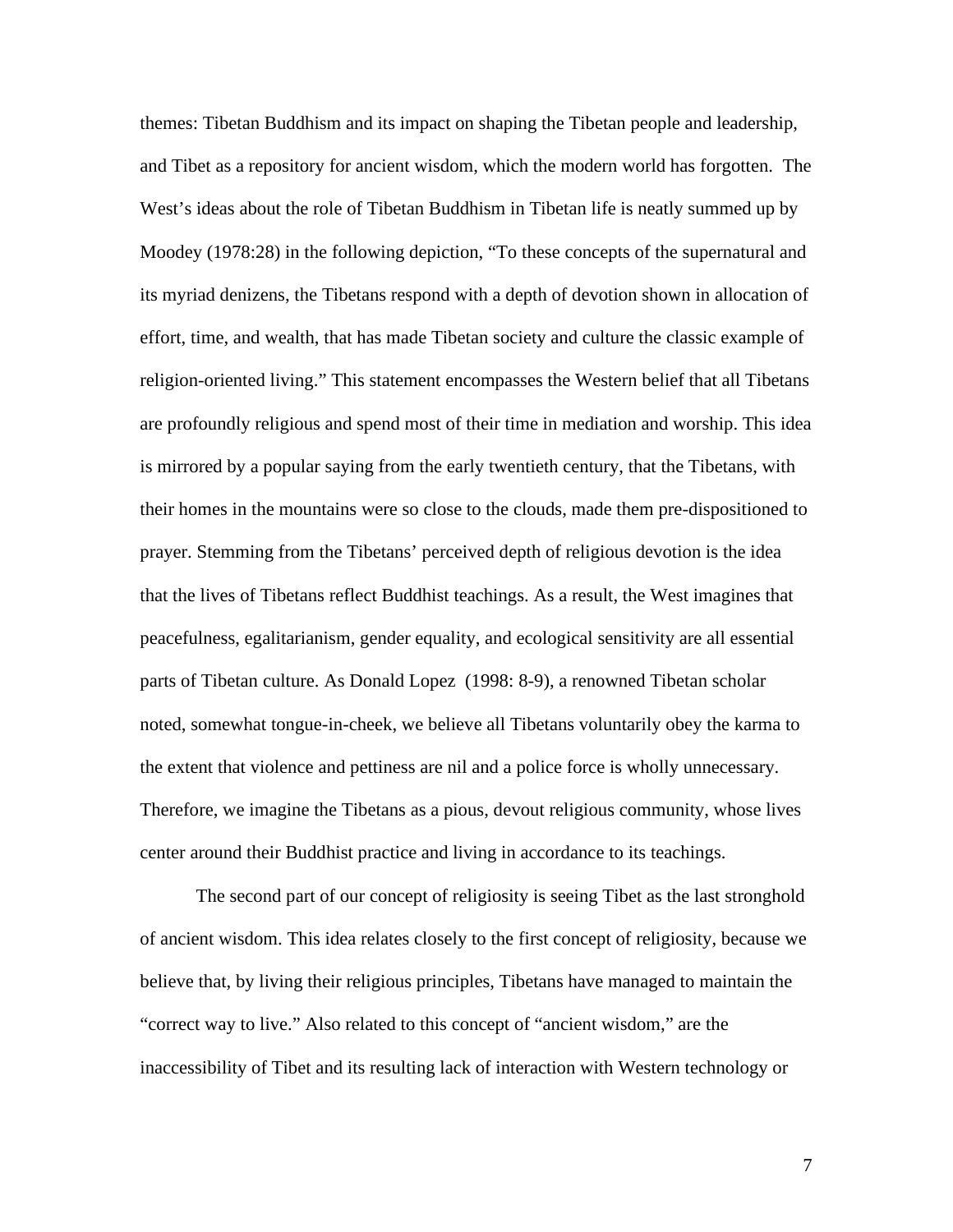development. Because they have not modernized or significantly changed their religious practice for hundreds of years, the Tibetans must have remained untainted and pristine. Their ideas, too, are then assumed to be untainted by modern ideas like ambition or greed, and maintain holism and connection with the natural world and with each other. A passage from Lopez's *Prisoners of Shangri-la* encapsulates this Western belief,

It is Tibet that will regenerate the West by showing us, prophetically, what we can be by showing us what it had been, it is Tibet that can save the West, cynical and materialist, for itself. Tibet is seen as a cure for an ever-dissolving Western civilization, restoring its spirit (Lopez 1998:202).

Therefore we believe that Tibetans through their isolation and with the aid of Tibetan Buddhism have managed to hold onto the keys to life which the West has lost, including "The Art of Happiness," "The Meaning of Life (from a Buddhist perspective)," "The Path to Bliss," "The Path to Enlightenment," and "Joy of Living and Dying in Peace," as various titles of books by the Dalai Lama advertise. Lopez (1998: 8) summarizes these two aspects of religiosity and the resulting assumptions: "Tibetan Buddhism …represents an ideal that once existed on the planet in high Tibet, a land free from strife, ruled by a benevolent Dalai Lama, his people devoted to the dharma and (we have recently learned) the preservation of the environment and the rights of women." Tibet, through its religiosity, has upheld the perfect society and, if we are willing to listen, will perhaps reteach us their ancient wisdom.

The second aspect of the West's vision of Tibet is linked to the British historical constructions that we have already discussed—the idea of Tibet as a separate entity from China. This separation is somewhat defined through cultural differences, but today is primarily described and propagated as a set of dichotomies between China and Tibet. An analysis of the Chinese-Tibetan conflict, "China's Strategic Vulnerability" emphasizes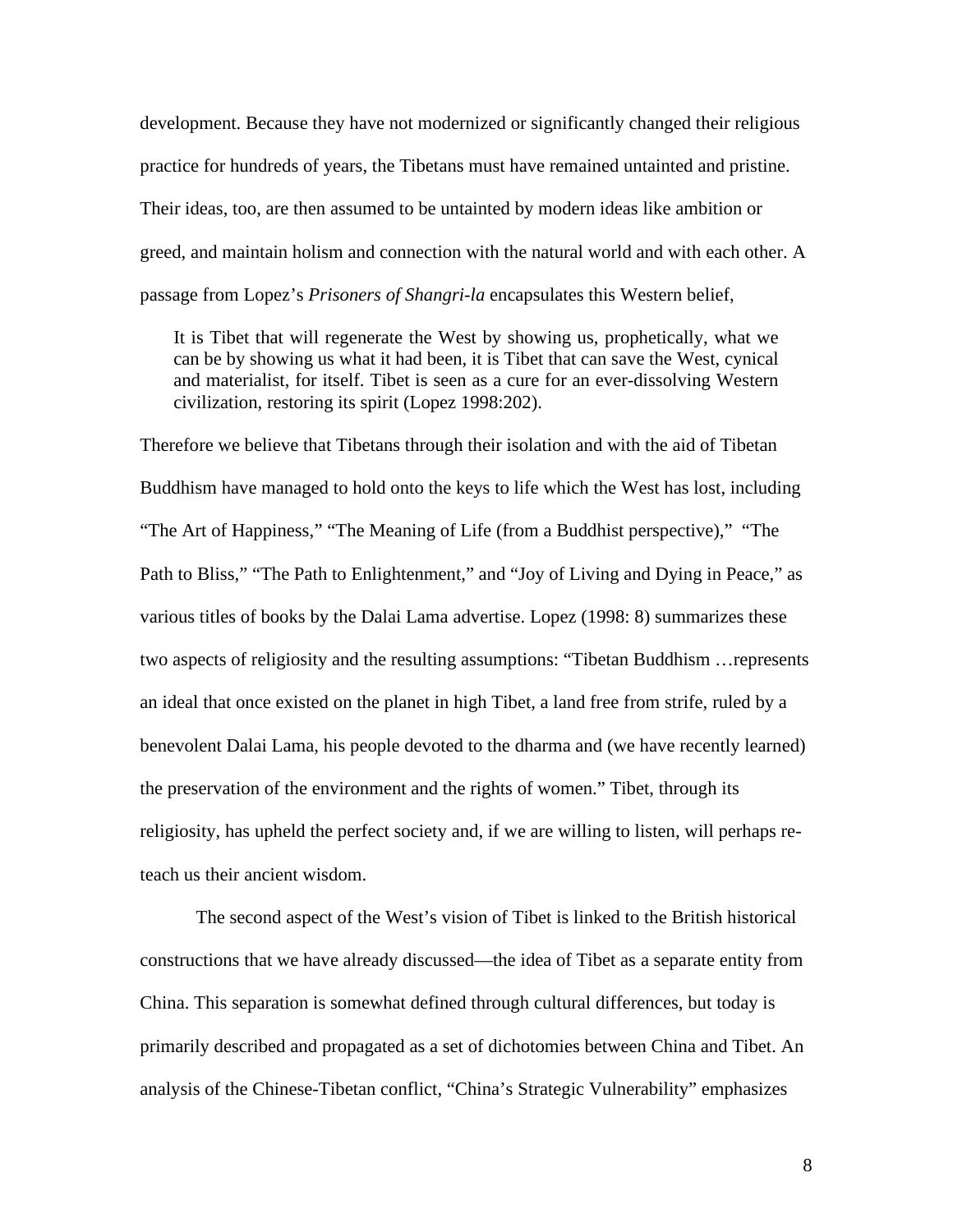the Western idea about this dichotomy, "…the idea of China as vulnerable through Tibet has purchase on the popular Western imagination, because the Chinese Communist Party system is thought to be inherently self-destructive, while spiritually based Tibetan separatism is seen as inherently virtuous (Sautman 2005: 87)." This passage argues that Westerns believe that the "Chinese Communists," as the Western ideological opponent, contain all the components that will lead to their downfall; among other things, being communist defines them as atheist, amoral (or even immoral), oppressive of individual rights, environmentally destructive, and prone to violence. The Tibetans, on the other hand, will ultimately succeed in their struggle against the Chinese, because they are "the good guys" – religion-centered, tolerant, egalitarian, "Green," and pacifist. In addition to these opposing value sets, the Chinese/Tibetan dichotomies are further understood as modern/ancient, materialistic/spiritual, and other/familiar. We can see that many of the ideas arising from Tibetan Buddhism discussed in the previous section are contributing to these perceived dichotomies, "the inherent virtues" of Tibetan society versus the lack of virtue among the Chinese communists. These dichotomies build upon the historical construction given by the British cadres and allow the West to perceive China and Tibet as fundamentally different regions. Since the Chinese invasion and occupation of Tibet, these dichotomies have also helped Tibet's cause, because Westerners, even if they do not fully support Tibetan sovereignty, at least recognize Tibet as special and separate from China in some innate way.

#### **The Tibetan Government-in-Exile and the Chinese-Tibetan Sovereignty Debate**

The People's Liberation Army of the Chinese Communist Party began its invasion of the traditional, or perhaps more accurately the cultural boundaries, of Tibet in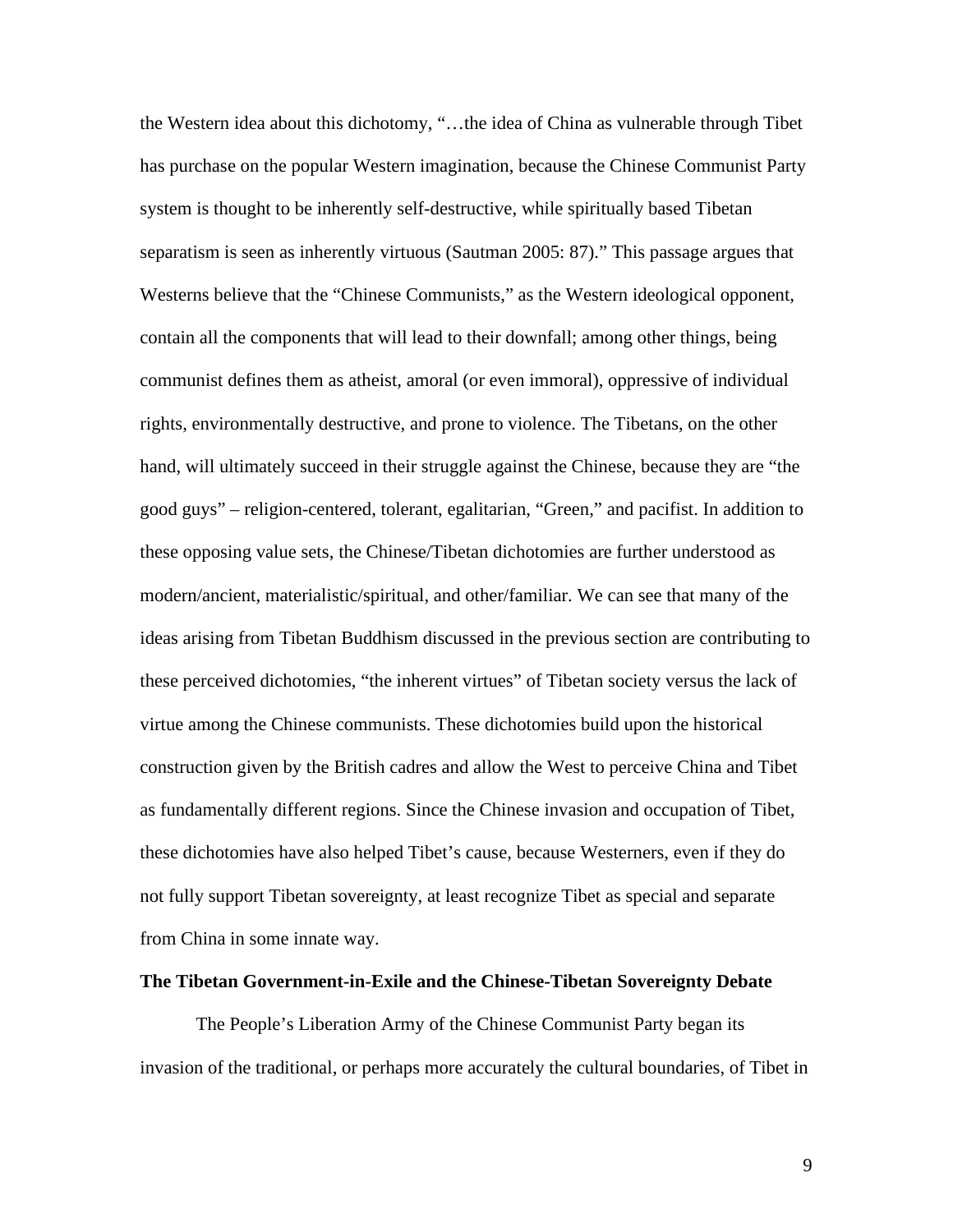1949. The Tibetan government under the Dalai Lama, which had jurisdiction over the area now labeled the "Tibetan Autonomous Region" declared that it was under attack in 1955, and the government and several thousand Tibetans fled to India in 1959. This invasion, the flight of the Dalai Lama's government, and the subsequent resistance and revolts in Tibet under Chinese rule brought the question of Tibetan independence into the international spotlight for the first time (Sperling 2004: 15-16). As mentioned in the previous section, Tibet was already seen as distinct from China, but the question of sovereignty did not have a place in this definition. Since its flight from Tibet, the TGIE has consistently maintained that Tibet was an independent from PRC before of the invasion and actively petition the UN for recognition as state. The following statement was published by TGIE in 1993, "At the time of its invasion by the troops of the People's Liberation Army of China in 1949, Tibet was an independent state in fact and law. The military invasion constituted an aggression on a sovereign state and a violation of international law" (quoted in Sperling 2004: 15). The PRC counter, "For more than 700 years the central government of China has continuously exercised sovereignty over Tibet and Tibet has never been an independent state" (quoted in Sperling 2004:15). The truth of this debate over sovereignty is not entirely clear, nor is it truly important to this paper. The way in which the TGIE has chosen to pitch themselves and their people in order to gain independence, however, is central to our argument, providing key evidence for the TGIE's exploitation of the West's imagined Tibet.

### **Exploitation of the Western Imagination of Tibet**

### **TGIE and Discourse with the West**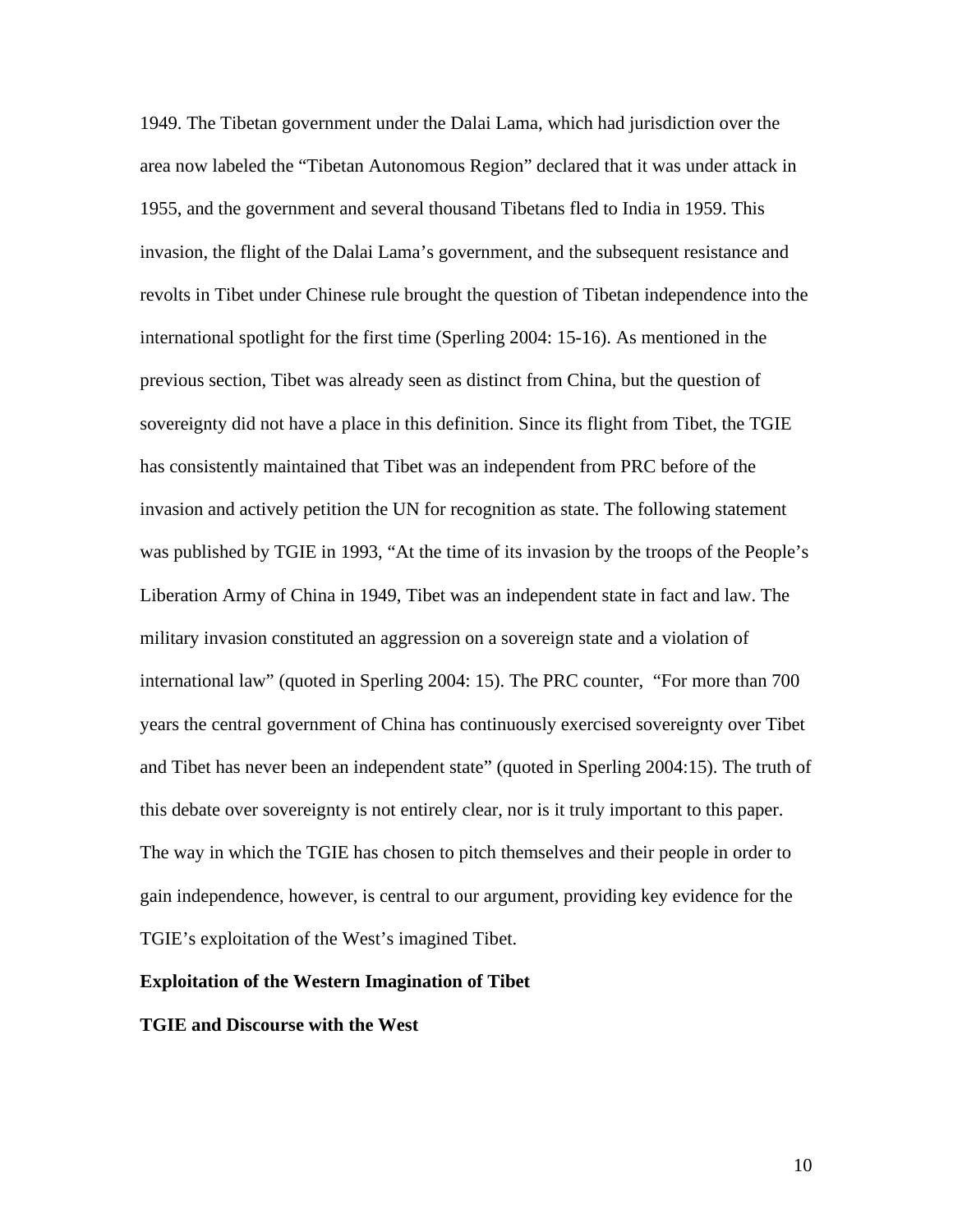The question of history and official boundaries of the "Tibetan state" lies at the center of the Chinese-Tibetan sovereignty debate. In an effort to gain and keep international attention, however, TGIE has focused on the special place of Tibet and Tibetan Buddhism in the Western imagination and focused away from the political aspects of their right to sovereignty. Their hope, presumably, is to gain sympathy and popular support for their independence from Westerners and, through this pressure, political support from Western governments. The TGIE also tries to maintain a presence in UN discourse, though, again, with a rhetoric of human rights and ecological preservation instead of a discussion of their right to sovereignty.

The TGIE's strongest appeal to the Western imagination is through the concept of religiosity discussed earlier in this paper. Tibetan Buddhism, the attributes of pacifism, equality, women's rights, and environmental protection that the West has linked to the religion, and the perception of "Tibetan wisdom" through its religion constitute the primary areas of exploitation. Both TGIE and the Tibetan people are taken as "a collective embodiment of religiosity or as the only society or state apart from the Vatican to be entirely religious" (Barnett 1994 :276). This construction overlooks that Tibetan Buddhism is only one religion of the Tibetan people; the country also has a considerable elements of Islam and Bön (a shamanistic Tibetan folk religion), as well as some people who subscribe to an atheist-Communist ideology (Barnett 1994: 281). In addition, Tibetan Buddhism itself has numerous major and minor sects that disagree on theology and practice (Hopkins 2001: 257). The Dalai Lama and many of the Tibetan refugees are part of the Gelug sect, and therefore only represent one segment of a highly fractious religious climate. Despite this, the TGIE has taken over as the voice representing all sects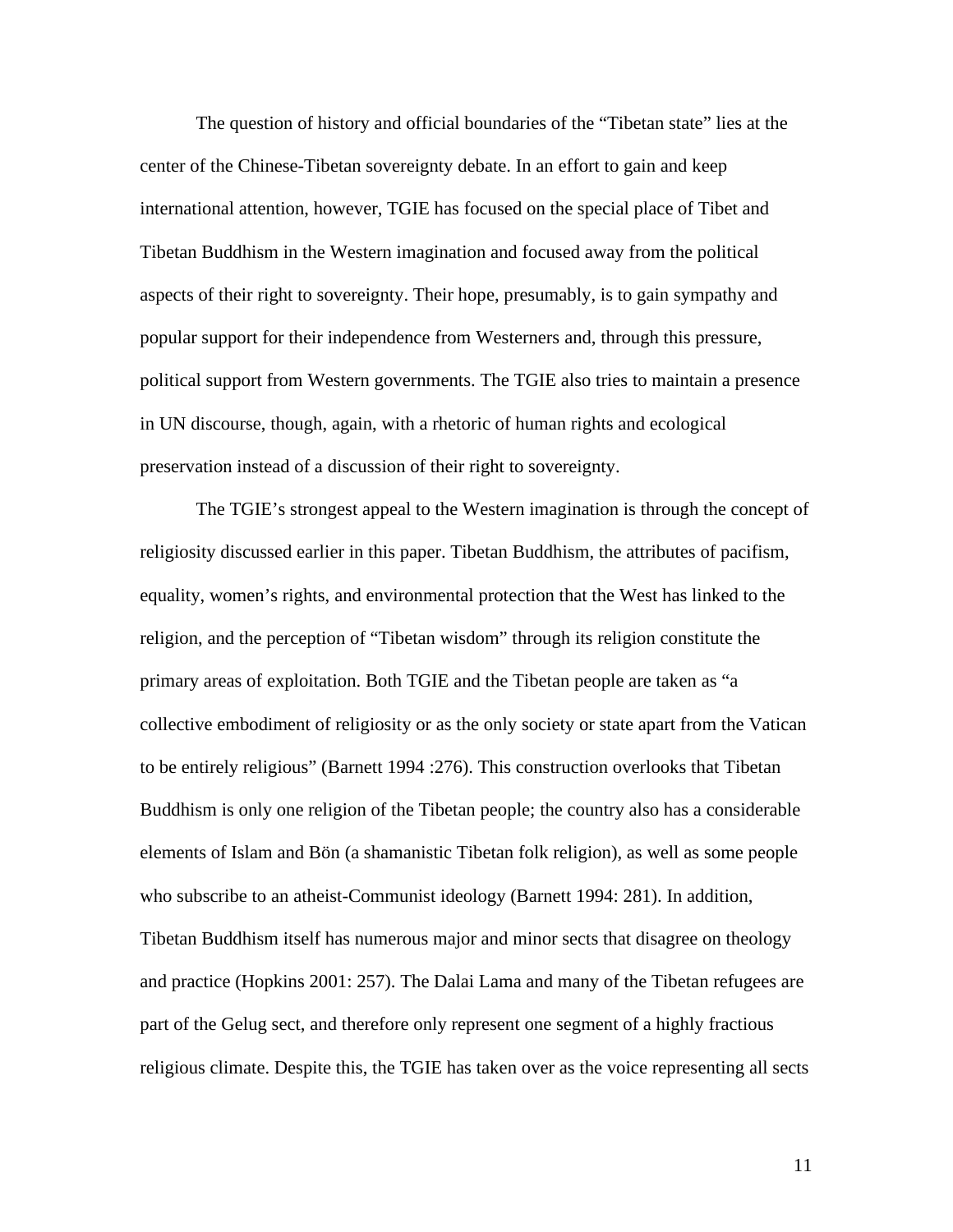of Tibetan Buddhism and all aspects of Tibetan culture, choosing to smooth over the differences in Tibet in order to cater to the Western imagination. Through the examples of advertising Tibetan pacifism, spreading Tibetan Buddhism's "ancient wisdom," and "celebritizing" the Dalai Lama, the following sections will demonstrate the role of the TGIE in exploiting the Western vision of Tibet. This evidence of the TGIE's courtship of Western interest will then advise our examination of the political damage and cultural divergence these actions have caused.

### *Tibetan Pacifism*

One of the most commonly touted descriptors of the Tibetan people is their innately peaceful nature, a pacifism that arises from their adherence to the Buddhist ideal of *ahimsa* (nonviolence). The Dalai Lama repeatedly makes statements that attest to Tibetan's pacifism and general happiness and peace before Chinese invasion, including that "under the kings and Dalai Lamas . . . peace and happiness prevailed in Tibet," that "before 1950, Tibet was completely a land of peace," and that "Tibetan culture [is] based on peaceful relations" (Sautman 2005: 97). These statements are not only deliberately meant play to the Western imagination, but they are also in some respects simply false. Tibetans, including Dalai Lamas and monks, have often fought both enemies and each other over the course of Tibetan history. Thus, equally important to the advertisement of pacifism is the omission of any history of Tibetan violence, ancient or modern. TGIE and their publications do not document the revolts, bombings, and outbreaks of violence against the Chinese in Tibet, though some reports claim many of these acts of violence were encouraged or supported by the TGIE (Sautman 2005:98-100). Clearly with today's climate of anti-terrorism, the TGIE does not want Tibetans to be associated with these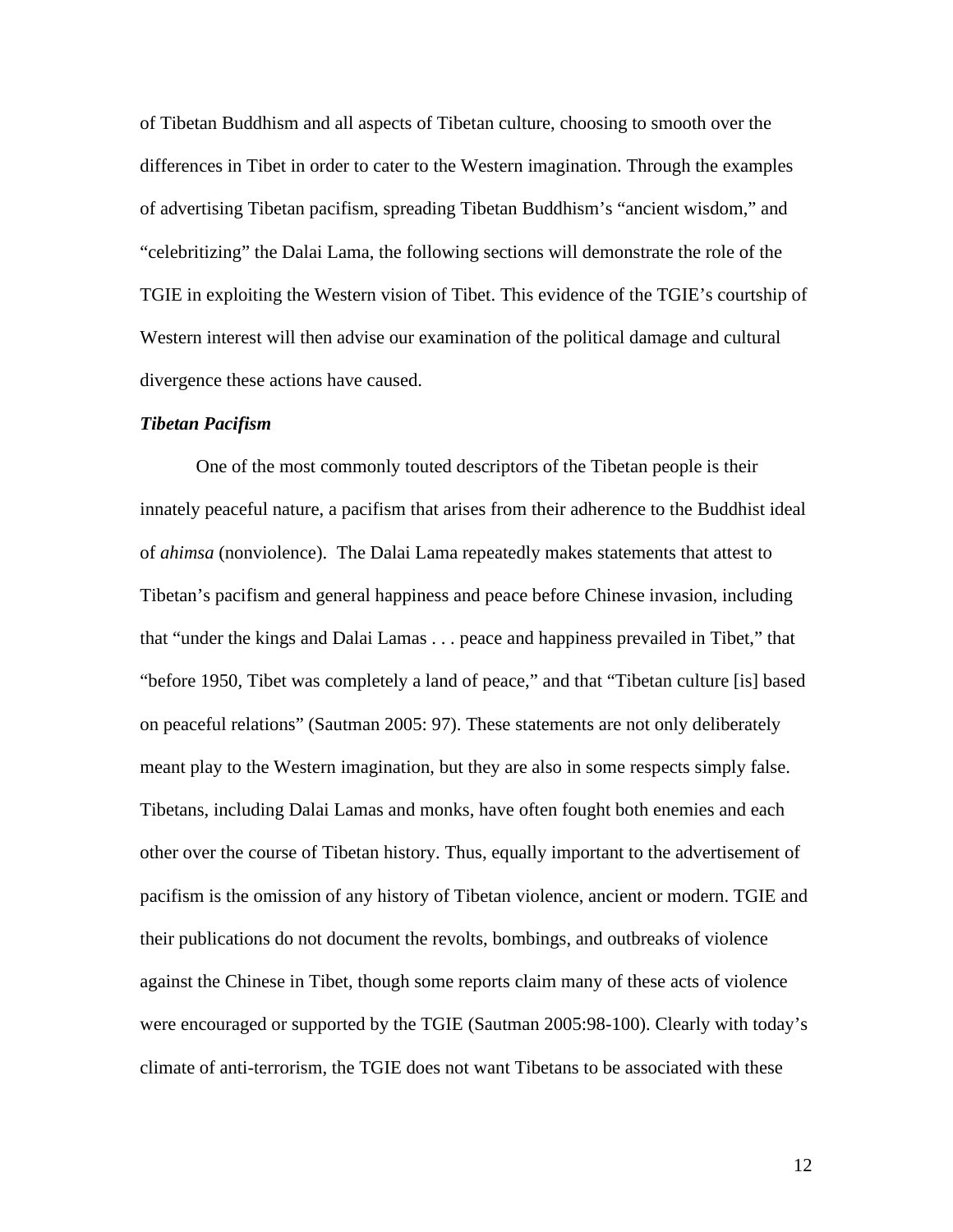acts, many of which would be characterized as terrorism if they took place another region, such as the Middle East. The TGIE would prefer Tibet to be valorized, like South Africa and India, for passive resistance, rather than lumped into the category of an "ordinary" nationalist war, like that of ETA or Tamil Tigers. By being pacifist, Tibetans also further the dichotomies between themselves and China, who demonstrably responds with violence to adversity. For all these reasons, Tibet's ancient history and modern acts of resistance are glazed over. These facts do not mean that the Dalai Lama and Tibetans in general do not value peace or these other reputed attributes of Tibetan culture, but the facts are clearly ignored by TGIE in order to participate in Western fantasy-making about Tibet.

Like pacifism, other supposedly innate characteristics of Tibetan culture—gender equality, ecological preservation and egalitarianism—also break down with a close look at Tibetan ancient and modern history. Briefly, women have never had equal status to men (though perhaps a somewhat better status than in other Asian countries), ecological preservation is linked more to lack of an industrial economy in the pre-1949 Tibet than to an inherent ecological consciousness, and Tibet's social structure was highly stratified and most closely comparable to the medieval feudal system prior to the PLA invasion (Lopez 1997:22). Like the advertisement of nonviolence, the presence of these values is stressed in public statements and publications by the TGIE, while the actual history is obscured, in order to shape Tibet to the vision held by Westerners.

#### *Tibetan Wisdom and Westernizing Tibetan Buddhism*

Tibetans-in-exile have also taken on the role of teacher in response to Western demands to hear Tibet's "ancient wisdom." The scope of Tibetans as teachers is really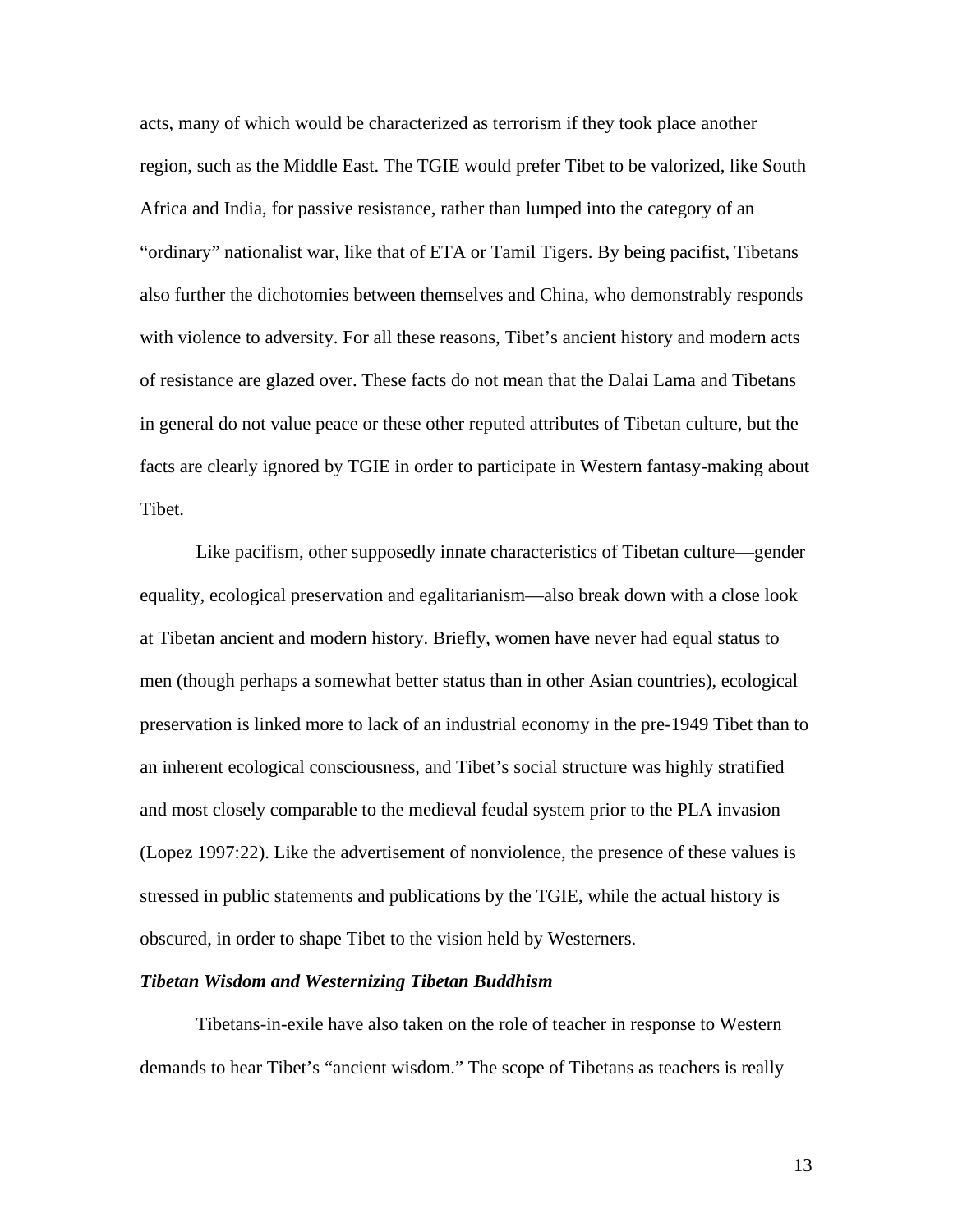quite large: Tibetans have written or advised countless books with subjects ranging from Buddhism and "New Age" spirituality to psychology and health to physics and science. Tibetans lead mediation retreats and teach relaxation techniques. The Dalai Lama himself has authored 38 books, according to his website, and travels the world delivering lectures about spirituality and Buddhism. Snow Lions Publications, the largest press devoted to Tibetan Buddhism, publishes over 150 titles on Tibet and also capitalizes on the Western desire to identify with Tibetan Buddhism by selling videos, audiotapes, Buddha statues, Tibetan Buddhism ritual items like rosaries, lajras, and bells, t-shirts, posters, and postcards (Lopez 1998: 160). Evidently, the demand for Tibetan wisdom is very high among certain segments of the West, and Tibetans are more than happy to comply with this demand; the role as teacher allows the TGIE to control the image of Tibetan Buddhism presented to Western audiences and support the imagined values of the Tibetan people.

Central to the search for Tibetan wisdom, of course, is Tibetan Buddhism itself. Many of the 800,000 converted American Buddhists consider themselves Tibetan Buddhist, and the number of Buddhists in the West has been increasing dramatically in the last three decades (Baumann 2007: 194-5). The large numbers of Western "spiritual seekers" involved in the New Age movement also are very receptive to the teachings of Tibetan Buddhism. All these people look to the Dalai Lama as their spiritual teacher. In response to this interest, the Dalai Lama and other religious elite have crafted a version of Tibetan Buddhism that is sanitized, simplified, and attractive to the modern Western mindset. A book entitled "Tibetan Wisdom for Western Life," nicely captures the needs of many Westerners interested in Tibetan Buddhism in its self-description, "…by applying their knowledge of timeless principles of Eastern spiritual practices to the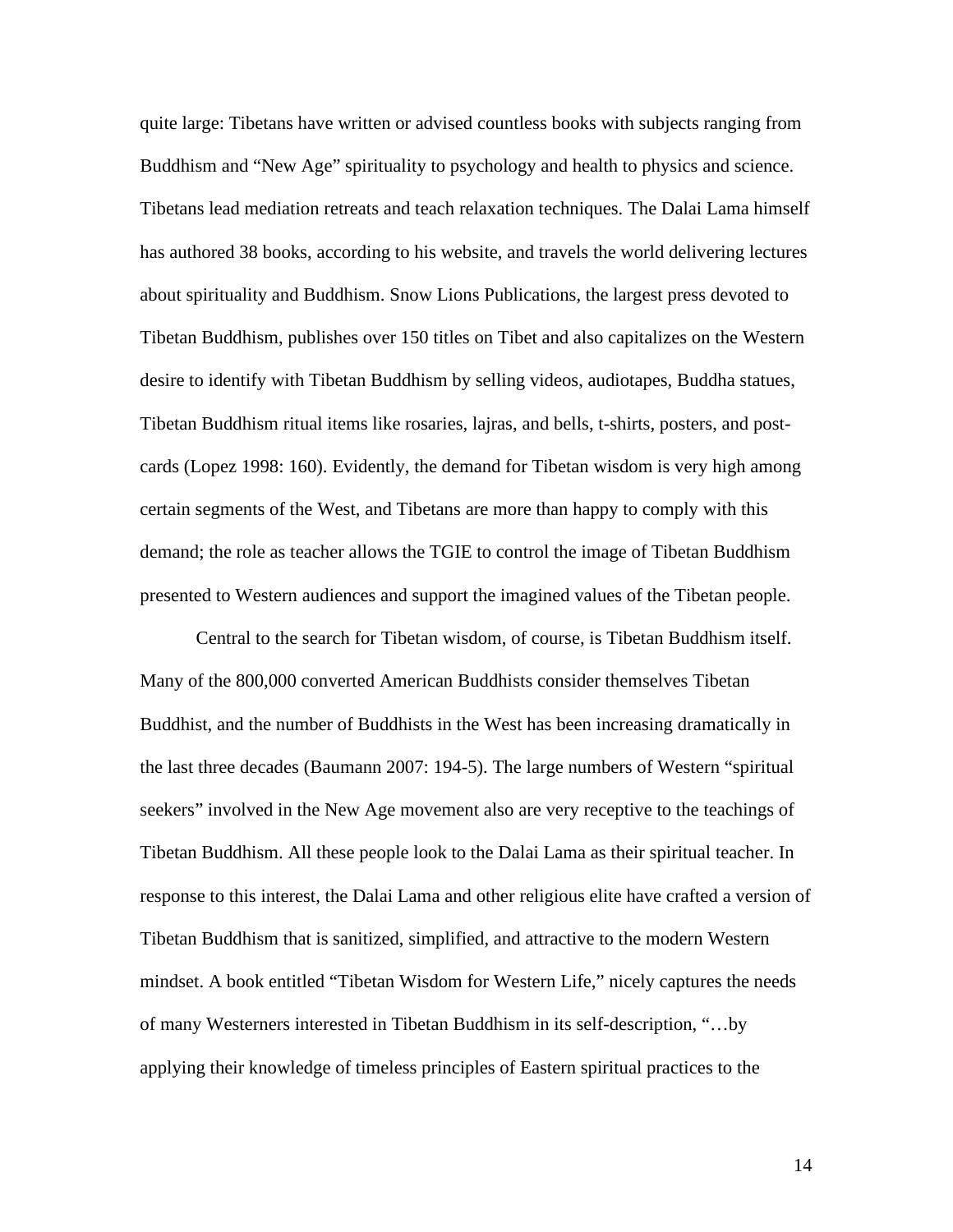challenges of stressed out and overworked Western culture…[the authors] offer a unique blend of practices designed to sharpen the mind and calm the soul without slowing down" (Arpaia and Lobsang 1999: backcover). The Dalai Lama adds to this conception of Western needs in the book's forward, "I... offer my prayers that readers who employ these [mediation] techniques will indeed be successful in increasing as sense of peace and happiness in their own lives, and thereby contributing to a greater peace and happiness in their own lives" (Arpaia and Lobsang 1999: viii). The excepts from this book and the Dalai Lama's forward show that Tibetan Buddhism, or the wisdom from Tibetan Buddhism, for many Westerners holds the secrets to find "a sense of peace and happiness" in the face of a busy and consumption-driven life.

This simple message contains little of the real practice of Tibetan Buddhism. Among other things, Tibetan Buddhism is pervaded by an unusual fixation with death and various deities relating to death, as well as the typical Buddhist concerns about improving their next life. The practice of the average Tibetan believer is also extremely focused on appeasing various gods, who can often be wrathful or at least testy, and gaining good fortune from those that are benevolent (Lopez 1997: 5-15). Most books written to the Western audience, of course, ignore these aspects of the religion, instead choosing a message that few could find objectionable, like that of "Tibetan Wisdom for Western Life" or the Dalai Lama's "The Art of Happiness." P. Jeffrey Hopkins, former translator of the Dalai Lama's speeches and books explains, "I think he worked very hard to fashion a message, not just for Buddhists, and not just religious people, but for all people (quoted in Niebuhr 1999)." Similarly, absent from the Dalai Lama's popular teachings is his stance on homosexuality, contraception, or various "alternative" forms of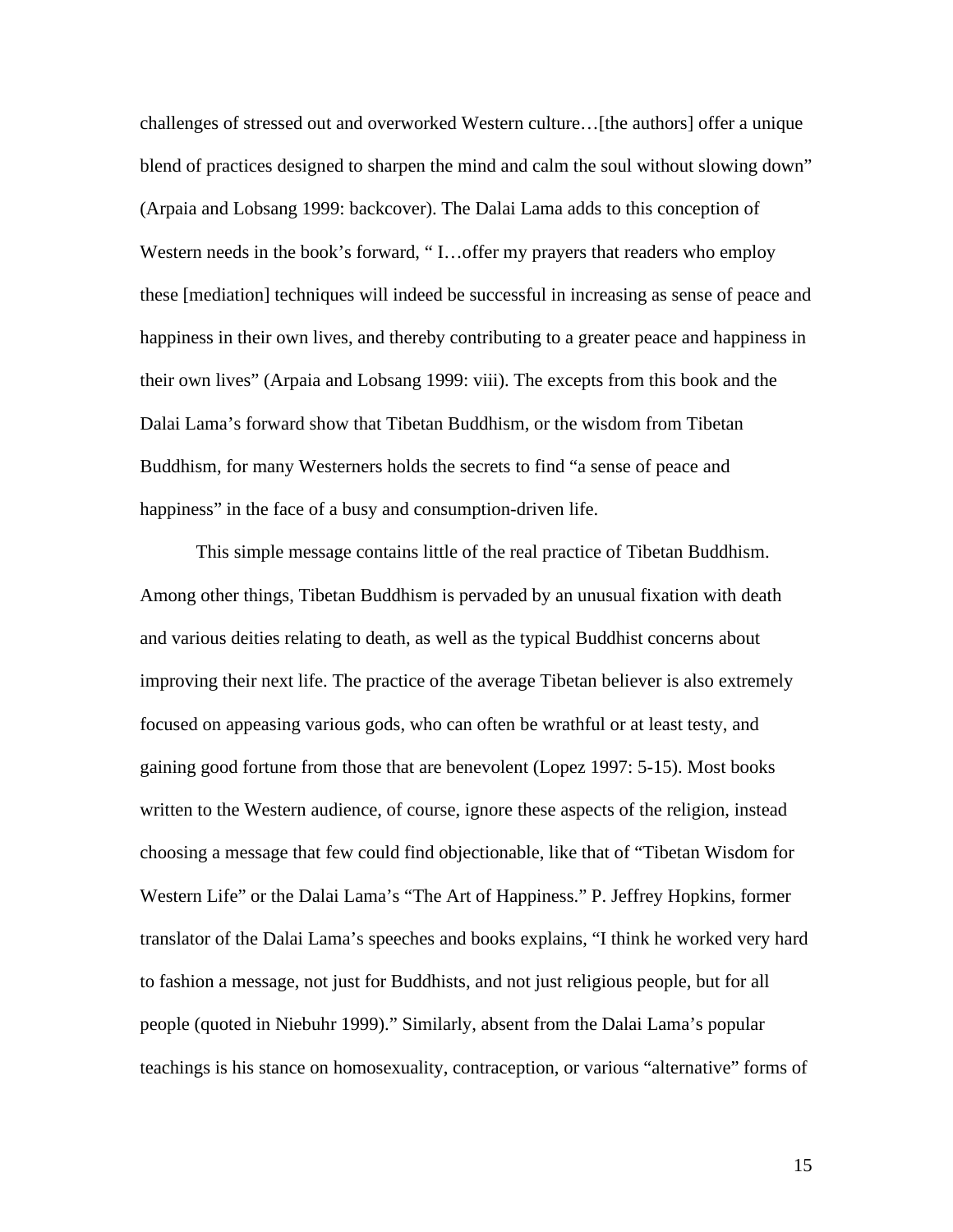sexual intercourse; the Dalai Lama is said to hold views that resemble that of the late Pope John Paul II on these topics, but does not widely advertise this to his Western believers because of their highly liberal demographic (Neuhaus 2003: 69). Finally, in addition to simplifying and censoring Tibetan Buddhism, the Dalai Lama also encourages all who subscribe to Tibetan Buddhism to make "Tibet activism" as part of their religious practice (Sautman 2005:101). This pronouncement directly connects the practice of Tibetan Buddhism to the advocacy of Tibetan independence, though the two only need be connected in the minds of the Tibetans-in-exile. Although these examples and information only represent a small part of the huge scope of Tibetan Buddhism and its Westernized form, they show the conscious work of the authors under the watchful eye of the TGIE to maintain a message that both appeals to a Western audience and fits their conceptions of Tibet and its religion.

### *The Dalai Lama*

The Dalai Lama, himself, especially since the 1980s, has proven to be central to the "Tibetan Cause," as his increasing celebrity brings the idea of Tibet and its struggle for independence to more Westerners. Winner of the Nobel Peace prize in 1989, the Dalai Lama is probably one of the most well-known and well-respected religious leaders among politicians and the general public alike. Considered by many Americans to be "a sort of Buddhist equivalent to the Roman Catholic Pope" (Niebuhr 1999) he regularly draws crowds of over 65,000 admirers to his public talks. However, in 1979, the Dalai Lama was not yet a celebrity, and approached Richard Neuhaus, a well-known Catholic evangelist, if he could "help bring Tibet's plight to public attention" (Neuhaus 2003:69). With this as his goal and the Western imagination about Tibet on his side, the Dalai Lama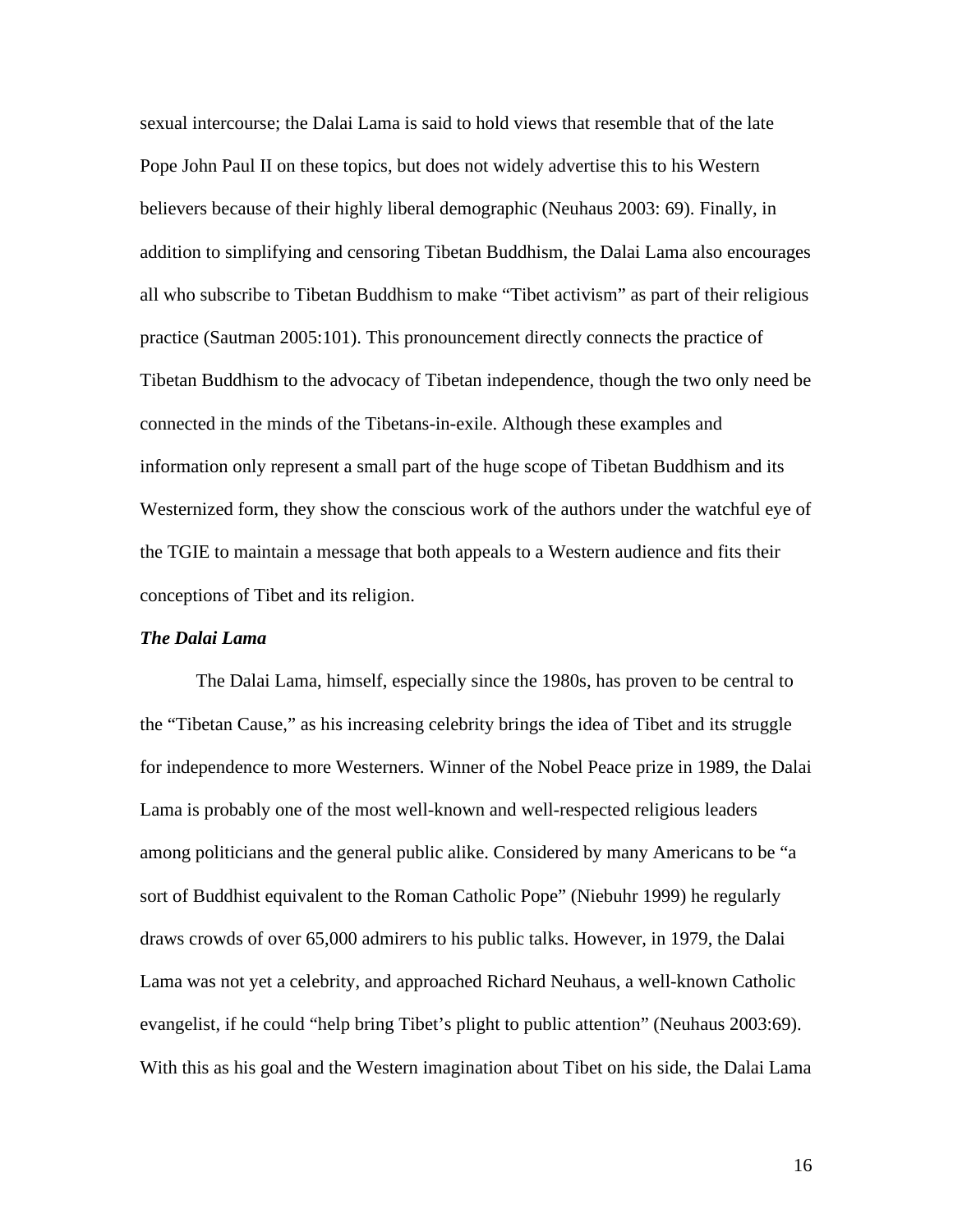quickly became extraordinarily popular, now becoming, in the words of Neuhaus (2003: 69), "The Dalai Lama, Inc., surrounded by movie stars and other celebrities basking in what they had turned into a designer spirituality of Hollywood's version of Tibetan Buddhism ". Richard Gere, a convert to Tibetan Buddhism since meeting the Dalai Lama has called him, "one of the great beings to ever walk this planet" (quoted in Neuhaus 2003: 70). While movie stars may not have been the Dalai Lama's target audience, their association with him has only increased the buzz around Tibetan Buddhism. Riding on this celebrity, the Dalai Lama has written dozens of books, including bestsellers like "The Art of Happiness," mentioned in the opening of this paper. He also has endorsed countless other books, like our "Tibetan Buddhism for Western Life," which helps the publisher by increasing book sales and benefits the Dalai Lama by creating publicity for Tibet (Neuhaus 2003:69). Because of his high profile, nearly every Western government has received the Dalai Lama and spoken with him about Tibet's situation, and the Dalai Lama is pointed to as "the contact person for Tibet" in diplomatic talks that these nations hold with China (Barnett 1994: 299-303). His popularity, wildly successful books, and influential presence among many politicians have helped keep Tibet on the international agenda, as has the general marketing of Tibetan pacifism, ancient wisdom, and westernized Tibetan Buddhism. Despite this relative success, all the publicity has been generated through an exploitation of Western imagination about Tibet, rather than through direct discussions of Tibet's actual situation and Tibet's case for independence, which, as we will see, has serious consequences for TGIE's ultimate goal of Tibetan independence and statehood.

#### **TGIE and Shaping the Tibetan Communities-in-Exile**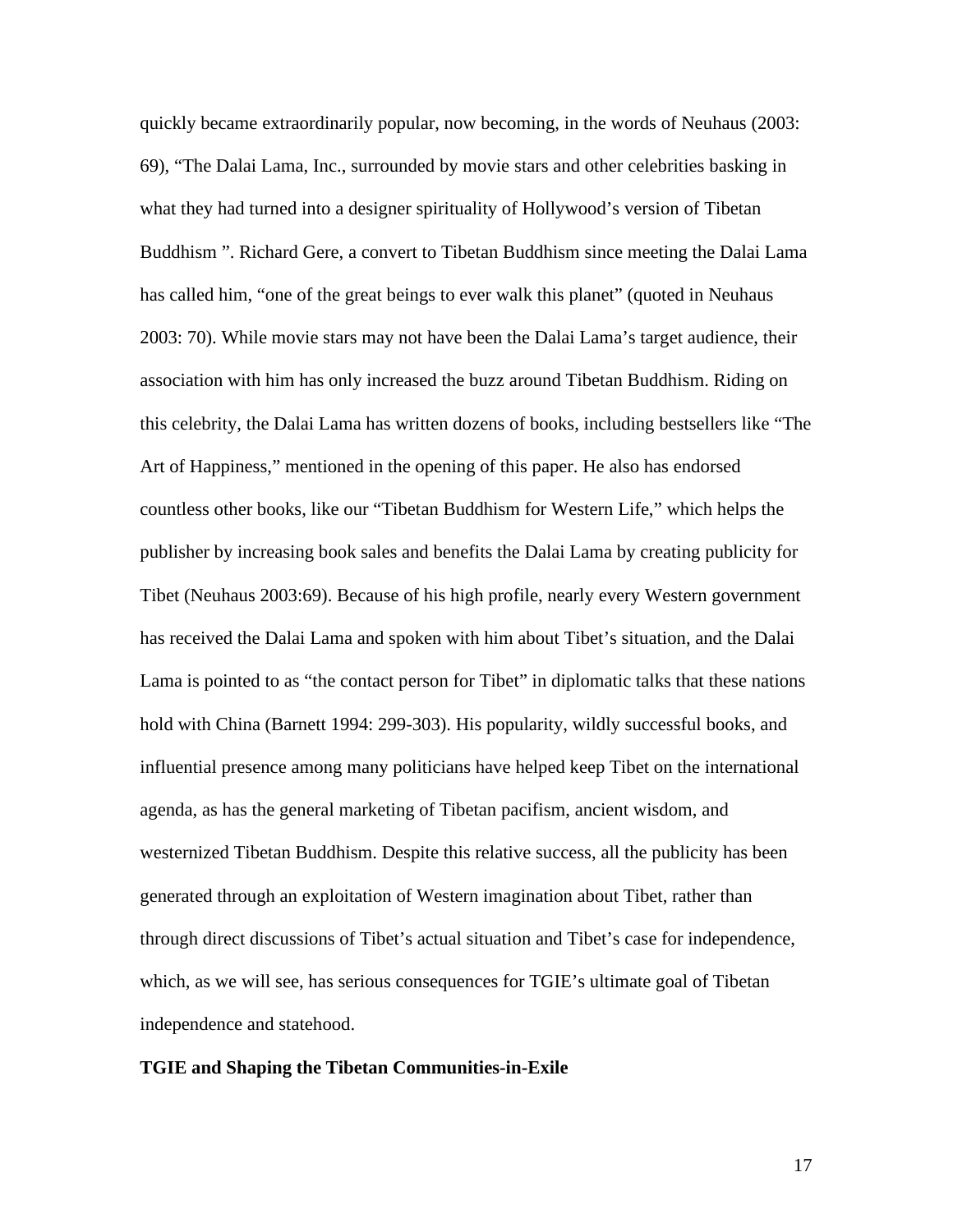Before our discussion of damage and divergence, we must first introduce the Tibetan communities-in-exile and the TGIE's influence over them. Tibetan communitiesin-exile span the globe from India to Europe to North America and contain some 150,000 refugees (Houston and Wright 2003: 220). In the Western view, these exiled Tibetans are perceived as completely out of place in modern society. As Paine (2004: 18) explains, "Tibetan Buddhism…[and the Tibetan people] stand planted at opposite ends of the spectrum: there in an underpopulated, ancient, untamed landscape and here in contemporary overcrowded, man-made environments." Because the West perceives Tibetans to have been uprooted and cast down in the midst of modern society, these communities offer the opportunity for the Tibet-fascinated West to observe a sample of the last remaining religion-centered, ancient culture. Cognizant of these communities' importance as living representations of Tibet, TGIE has attempted, with varied success, to mold the refugees into the Western model of a Tibetan and to maintain the appearance of Tibetan unity.

The heart of the Tibetan diaspora, McLeod Ganj, in Dharamsala India, is home to the Dalai Lama, TGIE, 7 major NGOs related to Tibetan independence and human rights, and over 10,000 Tibetans (Houston and Wright 2003: 223). Under the direct jurisdiction of TGIE, this Tibetan community is the most tightly controlled and shaped exile settlement, which makes it the best community to observe the TGIE's goals in action. Much of the examination of the McLeod Ganj community is applicable to the other settlements as well. Therefore, the following analysis is meant to offer an overall image of TGIE ambitions within the exiled communities, rather than simply an overview of a single settlement. The TGIE's primary goal within the exile community has been to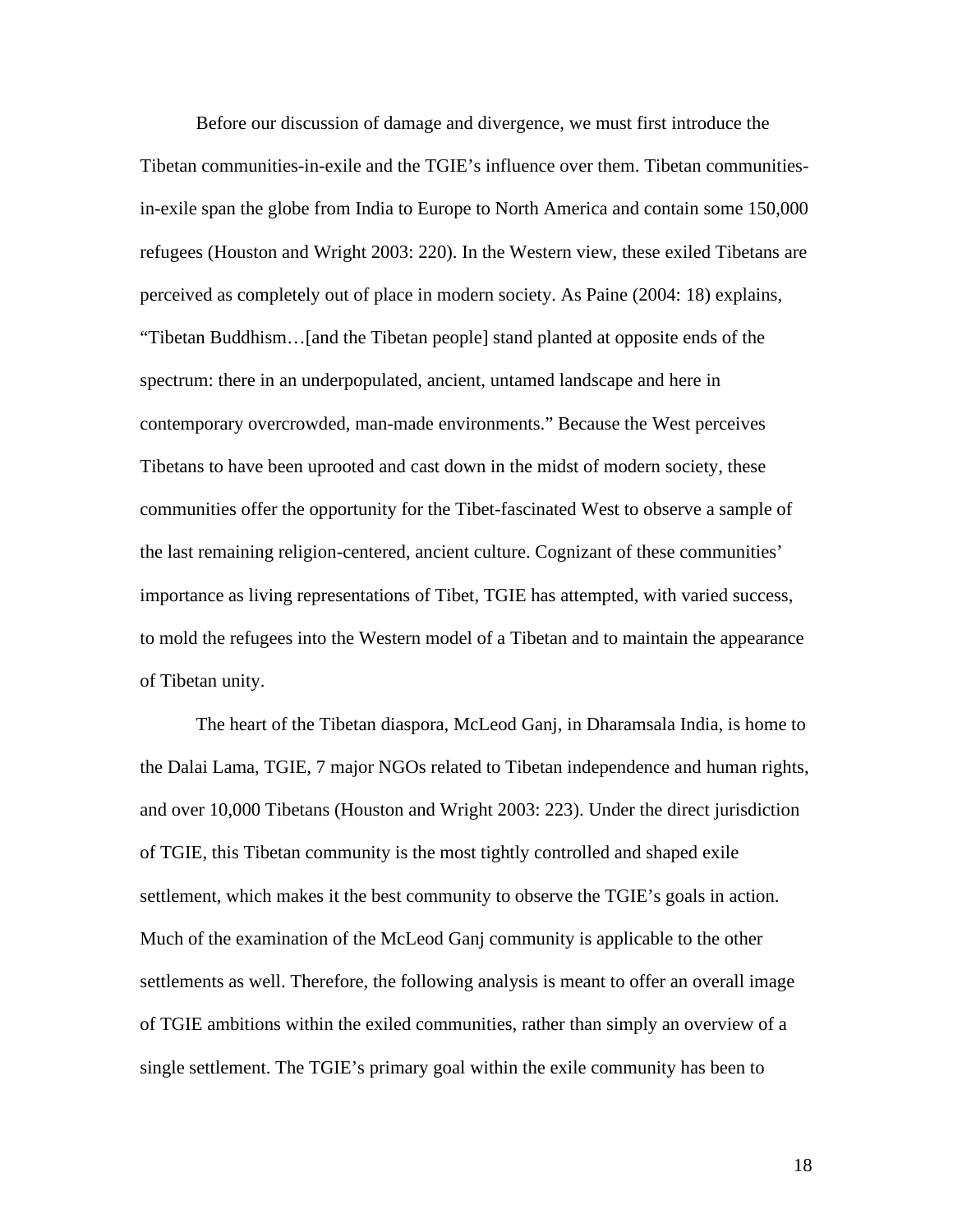create a nationalist imagination among the Tibetan refugees that depicts Tibet as an ancient land with important traditions and ways of life that the community must preserve. Many of the nationalist Because Tibetan refugees come from a wide geographic area, often with distinct cultural and religious practices, the TGIE is able to mandate the most "authentic" and "appropriate" version of Tibetan culture with values and traditions of their making. The McLeod Ganj community is built around these newly defined Tibetan Buddhist morals and invented nationalist traditions that help solidify the idea of a Tibetan state and capture the Western imagination. This molding of the Tibetan communities-inexile, as it changes the refugees' conception of Tibet and themselves, also creates divergence, as we will soon discuss.

The TGIE has defined Tibetan Buddhism as the official religion of the exiled community with the Dalai Lama as its "ecumenical head," and under it has stressed the values marketed to the West as the key components of Buddhist morality (Houston and Wright 2003: 223). The Dalai Lama has stressed nonviolence in the communities, saying, "Violence is against human nature and out of date" (cited in Sautman 2005: 98). He states that he wishes the struggle against China to be rooted in pacifism, though he often cites strategic rather than moral reasons for this, such as a concern for Tibetan lives or that "foreigners equate nonviolence with a general beneficence" (cited in Sautman 2005: 98). At the Dalai Lama's urging, this value seems to have engrained itself in the Tibetan community. As one Tibetan man explained, "I'll try to maintain and propagate the religious tradition, which [demonstrates] our non-violence, *ahimsa*" (Klieger 2002:148). Other fieldwork done in Tibetan exile settlements have found similar avowals of commitment to non-violence among refugees. Although *ahimsa* is an established value of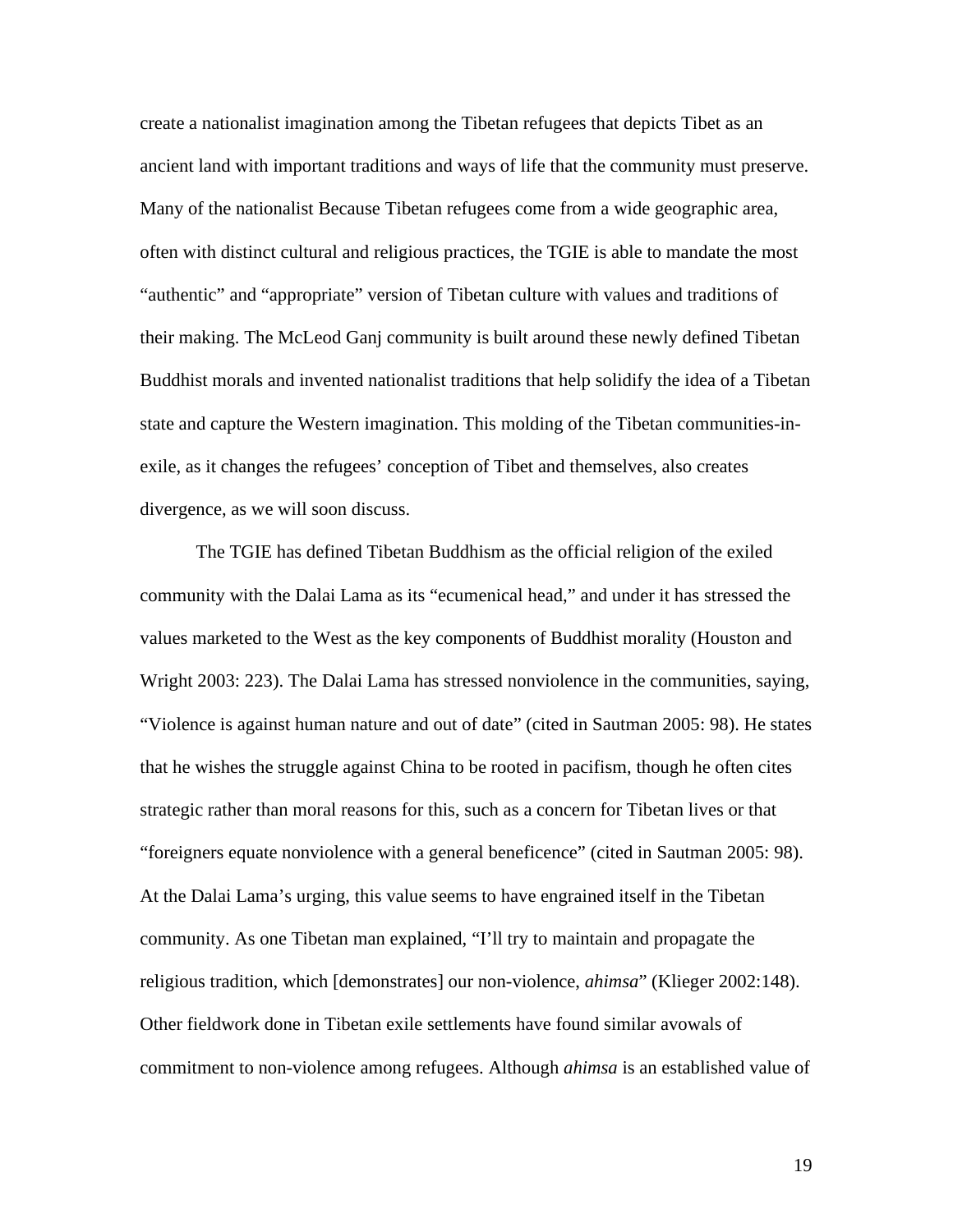Buddhism, the high levels of subscription to this value among the Tibetan refugees suggest that the TGIE's stress on non-violence has elevated its importance within the exile communities. Another value, egalitarianism, has been implemented through the TGIE land-distribution policy in McLeod Ganj, which allotted plots equally to all refugees when the exile community was settled, removing the former class stratifications that were prevalent in Tibet (Goldstein 1978: 406). As part of this value set, gender equality has become important as well, though more pressure falls to women than to men to maintain an appropriately "Tibetan" lifestyle. TGIE advocates certain forms of marriage and sexual relationships for reasons that they link to gender equality but that also happen to suit Western ideas of sexual morality. Polyandry and polygamy were traditionally practiced in Tibet, but in exile monogamy is the preferred marital pattern, and "love, respect, and understanding between the spouses" (Miller 1978: 387) is held up as the ideal. At present, polygamy or polyandry is only practiced among the older generations, who already had their spouses at the time of their flight from Tibet, and among so-called "newly arrived" Tibetan refugees (Grent 2002:114)**.** 

In recent years, TGIE has also begun to disseminate other central values from the Western vision of Tibet to the communities through Tibetan language publications. As Toni Huber (2001:368) writes, "Tibet refugees were themselves initially not the intended consumers of these [Westernized] identities. Yet, they have increasingly become exposed to them as they now appear more frequently in the government-in-exile-controlled Tibetan-language media…environmentalist, peace-loving, and gender-equal Tibetan identities." The adsorption of these Western ideals extends to the imagined image of Tibet itself. As one young man described, "In my mind I give a very turquoise sea, with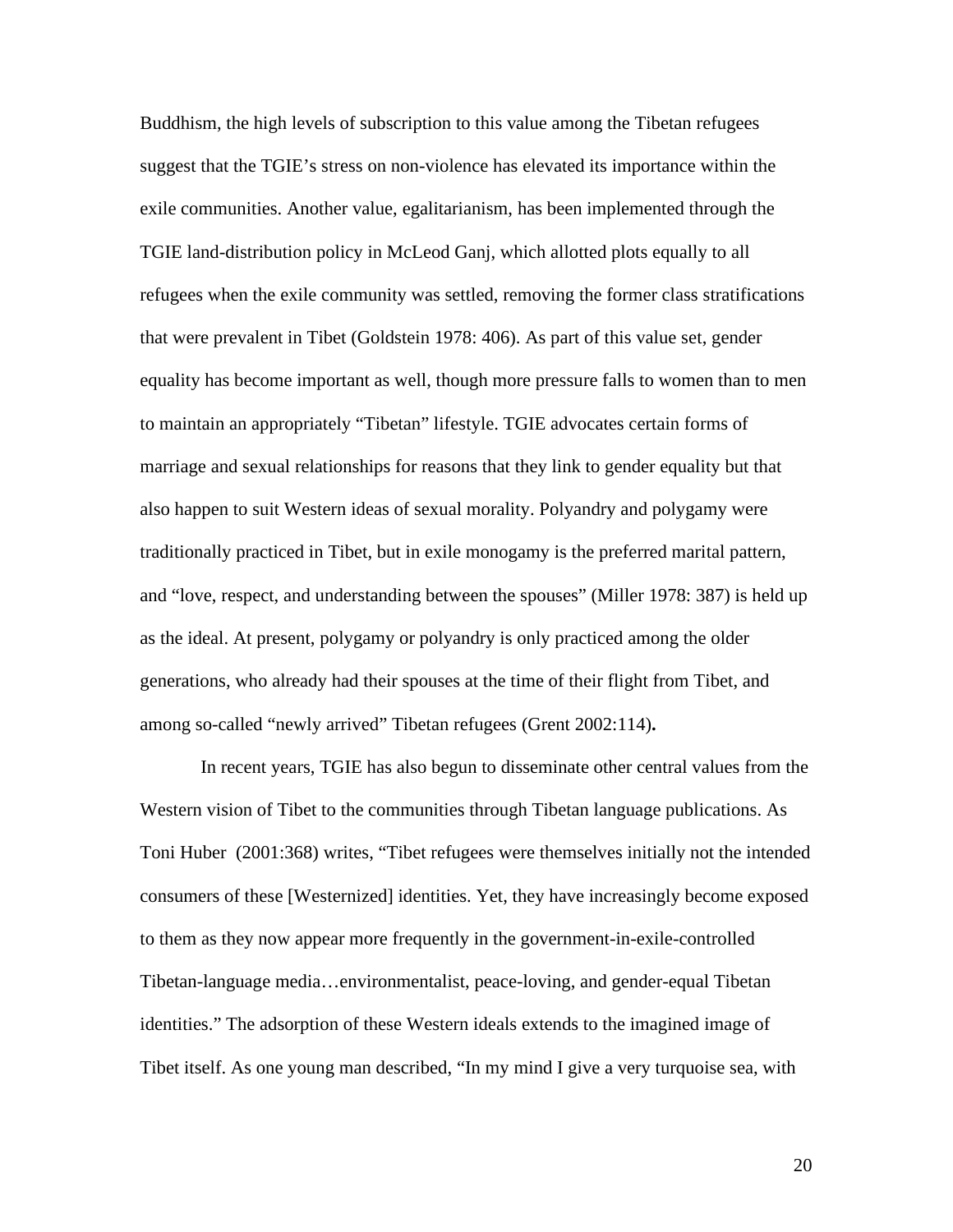clean air, green park, with a snowy mountains and all. Like something equal to heaven, which I haven't been but my parents keep talking about such things since my childhood (Klieger 2002:147)." This statement reveals that some in the Tibetan community in exile, in both young and older generations, now subscribe to a Westernized "Shangri-la" vision of Tibet.

Along with internalizing the newly defined Tibetan religiosity and values, Tibetan refugees are expected to maintain their refugee status and remain authentically Tibetan. In McLeod Ganj, this means that Tibetans are not supposed to accept Indian citizenship (Goldstein 1978:414). In India and several other countries with Tibetan settlements, this restriction is a hardship because it limits the types of work and opportunities available to the refugees, but it also ties the refugees closely to their exile communities because of the economic and social advantages there. As a result, work in government-controlled agriculture and traditional Tibetan handcraft manufacturing provides the livelihood for most Tibetans in Dharamsala (Goldstein 1978: 414-7; Anand 2001:20-21). In addition to citizenship, the TGIE also controls social interactions. Residents of McLeod Ganj are not to associate with Indians outside of business relationships, and endogamy is strictly upheld. Fieldwork in the area has also shown that members of the community are under extreme pressure to present Tibetans "accurately." Dressing too "modern," having non-Tibetan friends, acting counter to "tradition" are all frowned upon. This social pressure keeps Tibetans in line with TGIE goals, as well as further ties them to the community (Houston and Wright 2003:225). A young man interviewed during fieldwork by Klieger (2002:147) espouses this feeling:

Yeah, there will be a lot of people from the outside who will be looking into the Tibetan community. They have lots of concerns on us—if these people are doing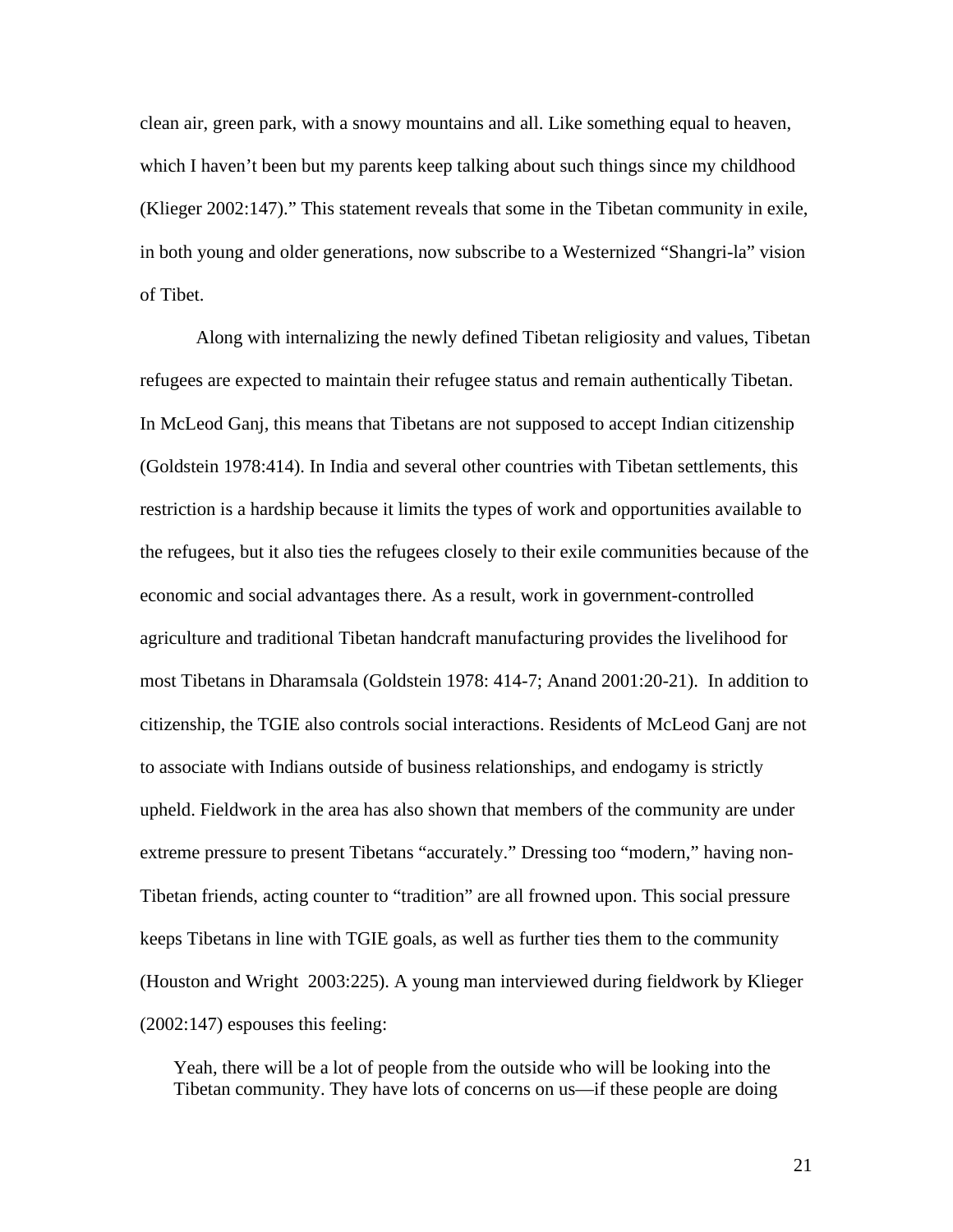something for our country, then of course it is important to be a perfect citizen, a perfect Tibetan, with a Tibetan identity. I think this is very important.

This young Tibetan's comment depicts the widely held feeling among the exiled community that they are under the scrutiny of the world, and therefore must act to embody their culture and its values.

The idea of Tibetan unity and nationalism is also very important to the TGIE construction of identity within the exiled communities, building upon the national identity began during British colonialism. As Houston and Wright (2005: 220) state, "The Dalai Lama, in concert with institutions that he helped create, sustains narratives of flight and solidarity. Exiles hear from him that they are unified and thus create ways of being so." In McLeod Ganj, children are taught in Tibetan schools, where they learn to read and write Tibetan and study a revised Tibetan history in which Tibetan statehood is stressed and other values, like the peaceful nature of the Tibetan people, are underscored (Goldstein 1978: 402-3). Tibetan children also begin each day with singing the national anthem (composed while in exile) and a prayer song written by the Dalai Lama (Goldstein 1978: 413).

In addition to the education of children, TGIE has helped create "transnational national narratives" through strategies such as invented traditions (Houston and Wright 2003: 219). One such tradition is the March  $10^{th}$  commemoration of the 87,000 Tibetans killed in the 1959 uprising in Tibet, aptly called Tibetan Uprising Day. The ceremony involves a statement from the Dalai Lama, renditions of Tibetan folk dances, and, again, the singing of Tibet's national anthem. In Houston and Wright's argument (2003:222), this ceremony defines Tibetans as in opposition to the Chinese occupiers in Tibet and strengthens the discourse of Tibetan nationalism. Other examples of newly created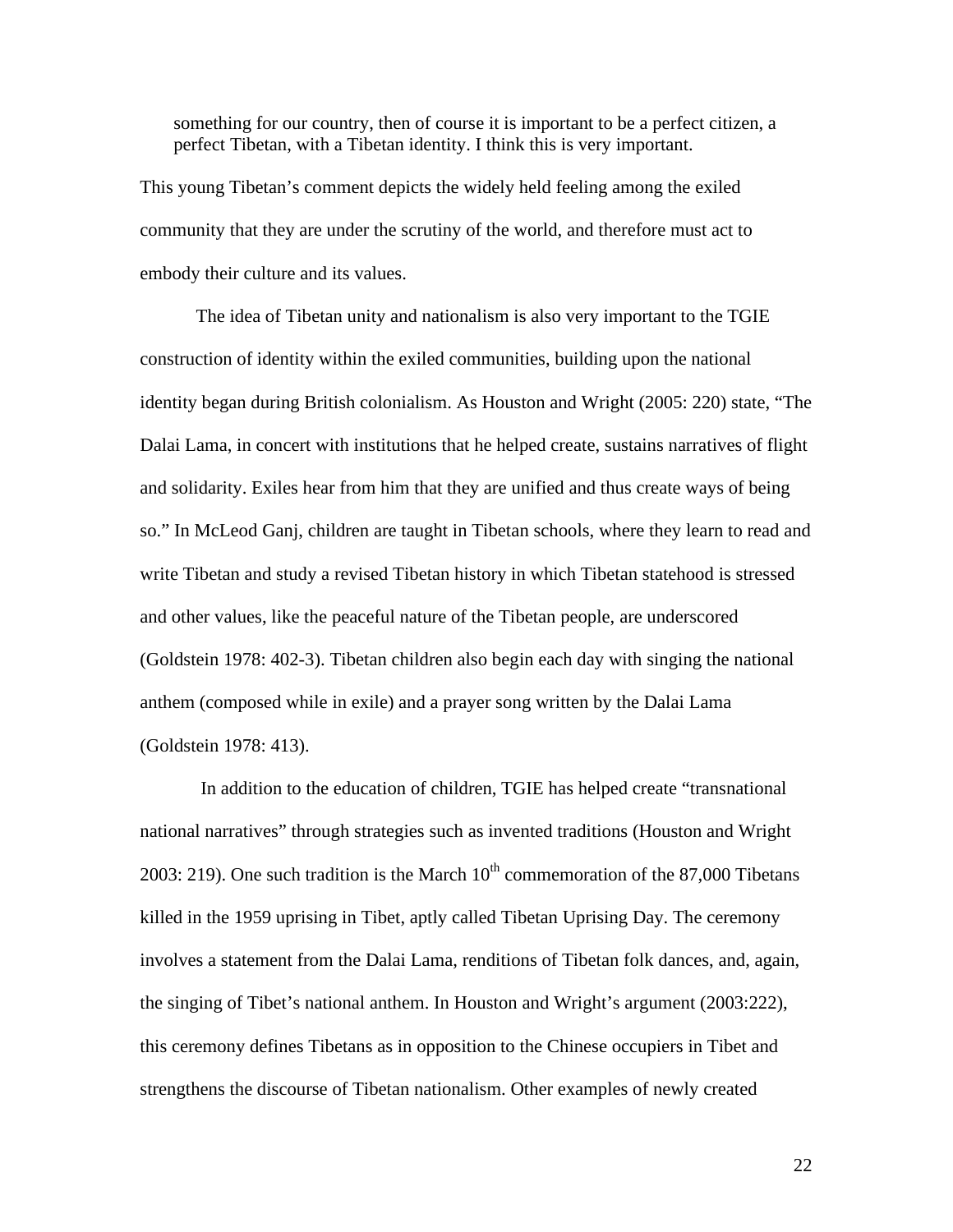holidays include the Dalai Lama's Birthday (June 6), Democracy Day of Tibet (September 2), and commemoration of the awarding of the Nobel Peace Prize to the Dalai Lama (December 10) (Anand 2001:26).

However, in their pursuit of unity through nationalism, the TGIE has destroyed regional identities that had served as the important basis for individual definition before the 1959 flight into exile. As Lopez (1998: 197) writes, "[t]here was strong identification with local mountains and valleys and their deities, with local lamas, monasteries, and chieftains, with local (and mutually unintelligible) dialects." However, in Houston and Wright's fieldwork (2003:222) with Tibetan refugees, they claim their interviewees (who varied by class, age, sex, marital status, etc.) "…often rehearsed the rhetoric of a singular Tibetan identity, comprised of language, religion and cultural expressions." They follow this with an account from Topden, a Tibetan émigré in Boston:

In pre-1959, politically, the Tibetans, even the Tibetan government, treated Kham and Amdo as separate regions ... So, at that time, the people visiting Lhasa from Kham and Amdo they used to say, 'I'm going to Tibet,' not realizing that they are also Tibetans, right? So, therefore this regionalism was very, very conspicuous but when we came into exile ... people slowly forgot those things and the younger generation was brought up in an atmosphere when we are only taught Tibet, not Kham, Amdo, Utsang. So, therefore now the Tibetans are more integrated and consolidated and unified than it was in 1959. So, I think this is one of the most important work[s] done by His Holiness in the Tibetan history (2003 :222).

Here, we can see that TGIE's rhetoric of unity has made an impact on Tibetans in exile, even those who live far from the literal jurisdiction of the Dalai Lama. In the minds of the refugees, all the traditional regions of Tibetan culture or ethnicities have been redefined as "Tibet," binding the community together geographically and culturally.

Finally, the TGIE controls ideas of unity through censoring and limiting of

alternative ideology. Tibetan-language materials that do not uphold the official position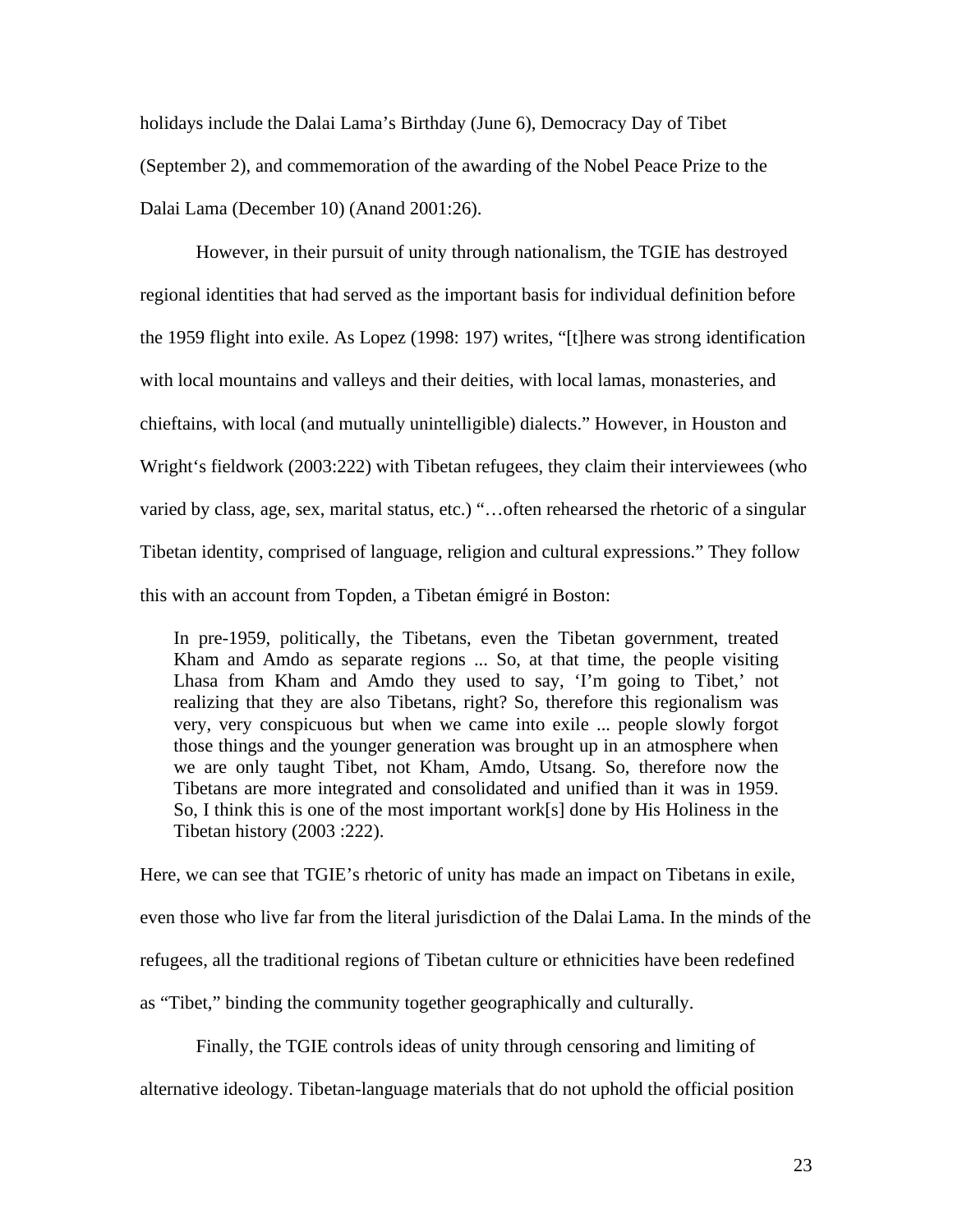of the TGIE are censored from Tibetan communities. In addition, the Dalai Lama has said, "I am against the establishment of any institution which might directly or indirectly promote conflicts amongst our people or tend to foster sectional or local interests at the expense of the national interest, for our primary purpose must always be that we should be one unified people" (Houston and Wright 2003: 223). Therefore, the information about Tibet available in the communities-in-exile, especially those in Asia, is closely controlled by the TGIE and any dissident groups are quickly quelled. This helps to further the nationalist agenda and to maintain the idea of a unified Tibet, both within these communities and in the Western imagination.

Further fieldwork by Houston and Wright (2003: 223-226) illustrates that other Tibetan communities, at the TGIE's encouragement, also try to maintain "authentic" Tibetan culture and feelings of loyalty to the Tibetan state. Houston and Wright propose that there are "…two distinct trends visible in many Tibetan exile communities. First, Tibetans often form enclaves separate from native populations to sustain and maintain cultural difference and integrity. Secondly, sacred spaces and Buddhist icons, such as stupas, not only serve religious purposes but also function as places for establishing social networks, enacting Tibetan identities and fostering cultural empowerment…the threat of cultural extermination causes Tibetans to re-imagine themselves as united and pan-Buddhist, which paves over Tibet's fractious religious and regional past" (Houston and Wright 2003: 223). Thus, TGIE has managed to spread the idea of a single, culturally homogenous Tibet has spread throughout the communities in exile. Through these examples, we can see that the unified Tibetan Buddhist culture and values, narratives of nationalism, and invented traditions have helped to pull Tibetan refugees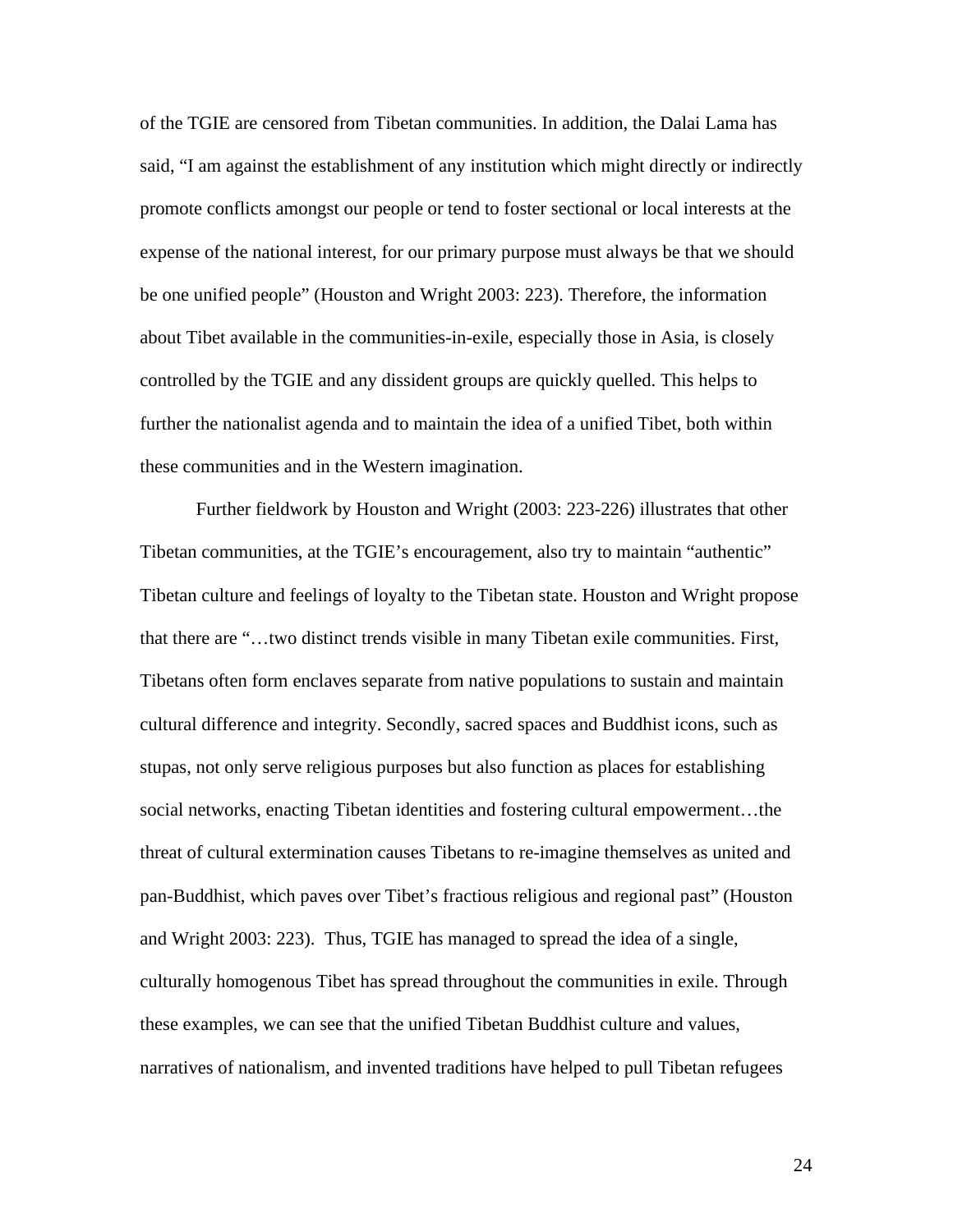together, both within communities and across communities. At the same time, this unified Tibetan ideology has also served to solidify the central political goal of Tibetan independence and to maintain the TGIE's agenda of advertising Tibetan unity to the Western world.

#### **Consequences of TGIE's Actions**

### **Disempowerment**

The TGIE's decision to play into the West's vision of Tibet, as outlined in the previous section, "Exploitation of the Western Imagination of Tibet," has in many ways lead to great success in Western popular culture and in political attention. Despite the huge popularity of Tibet and Tibetan Buddhism, many scholars have criticized the TGIE's decision to use this route, however, claiming that it hurts the Tibetan bid for independence. Lopez's thesis in *Prisoners of Shangri-la* is one prominent example of such criticism. Of these arguments, I find the most compelling reason for criticism of the TGIE's policies is that courting of the Western imagination has lead directly to an political argument of "violated specialness," which undermines the idea of Tibet as an independent state.

As Barnett (1994:273) argues in his article of the same name, "violated specialness" indicates a shift in Western political discourse about Tibet to center around "an idea of specialness, uniqueness, distinctiveness, or excellence that has been threatened, violated, or abused." The TGIE, through its use of the Western imagination, has thrown itself on this diplomatic path, winning the espousal of this stance by many Western governments and UN recognition of Tibet as a violated religious zone—the first successful Tibetan submission to the UN since 1971 when PRC joined the UN (Houston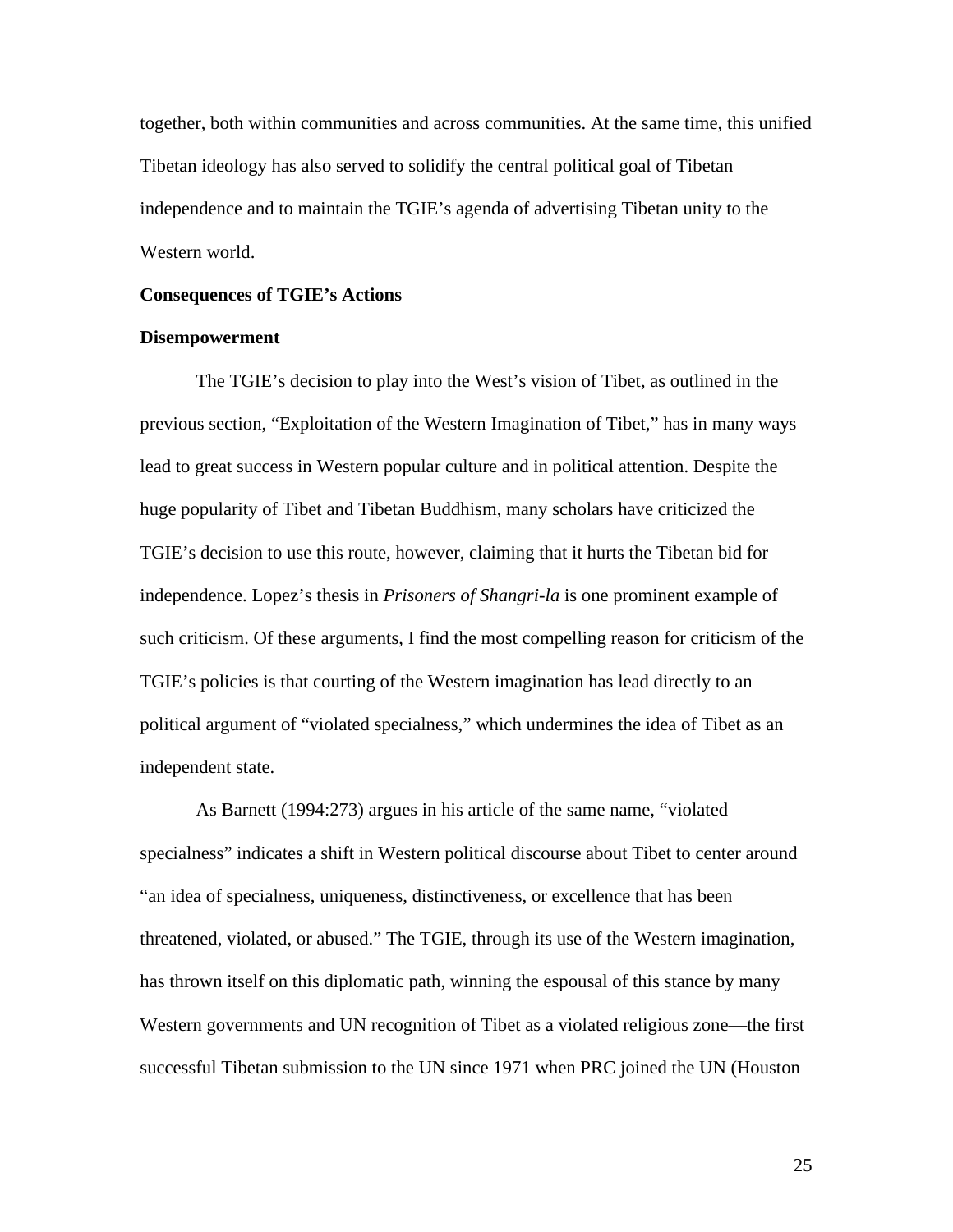and Wright 2002: 276). Since the adoption "violated specialness" rhetoric in the 1980's, the Dalai Lama has used the term "Tibet's unique culture" in nearly every speech, advertising the need to preserve Tibet and its people from the homogenizing force of the Chinese Communists. Many Western politicians seem to stand behind this rendition of the Tibetan cause as well. As a US politician generically proclaimed in 1999, "The world has witnessed the sad and also total destruction of Tibet's unique culture and religion, and has done precious little to end the extraordinary repression" (quoted in Houston and Wright 2003: 275). Statements such as this one are frequently made by Western leaders to demonstrate their belief in the Tibetan cause to their constituency. If the idea of "violated specialness" seems to win support across the Western popular and political world, the question, then, is what is the problem with it?

The difficulty with "violated specialness" is that it defines Tibet as a "helpless," even as its "specialness" is championed. Within this argument, the advancing modernization and industrialization brought by the Chinese is considered "the rape of Tibet and its special state of purity and isolation" (Barnett 1994: 274). Tibet and its people, therefore, are innocent victims of this aggression. This conception has three major problems for the TGIE's bid for Tibetan independence.

The first problem is that "violated specialness" sets aside Tibet as a place that should not participate in the modern world. The often vilified "-izations" -- globalization, modernization, and industrialization—though they would surely alter traditional patterns of life, are also an effective and established way to bring a higher standards of living to the 88% of Tibetans living at subsistence level in the rough countryside of the Tibetan Plateau. Were the TGIE to ever regain control in Tibet, there would be some pressure to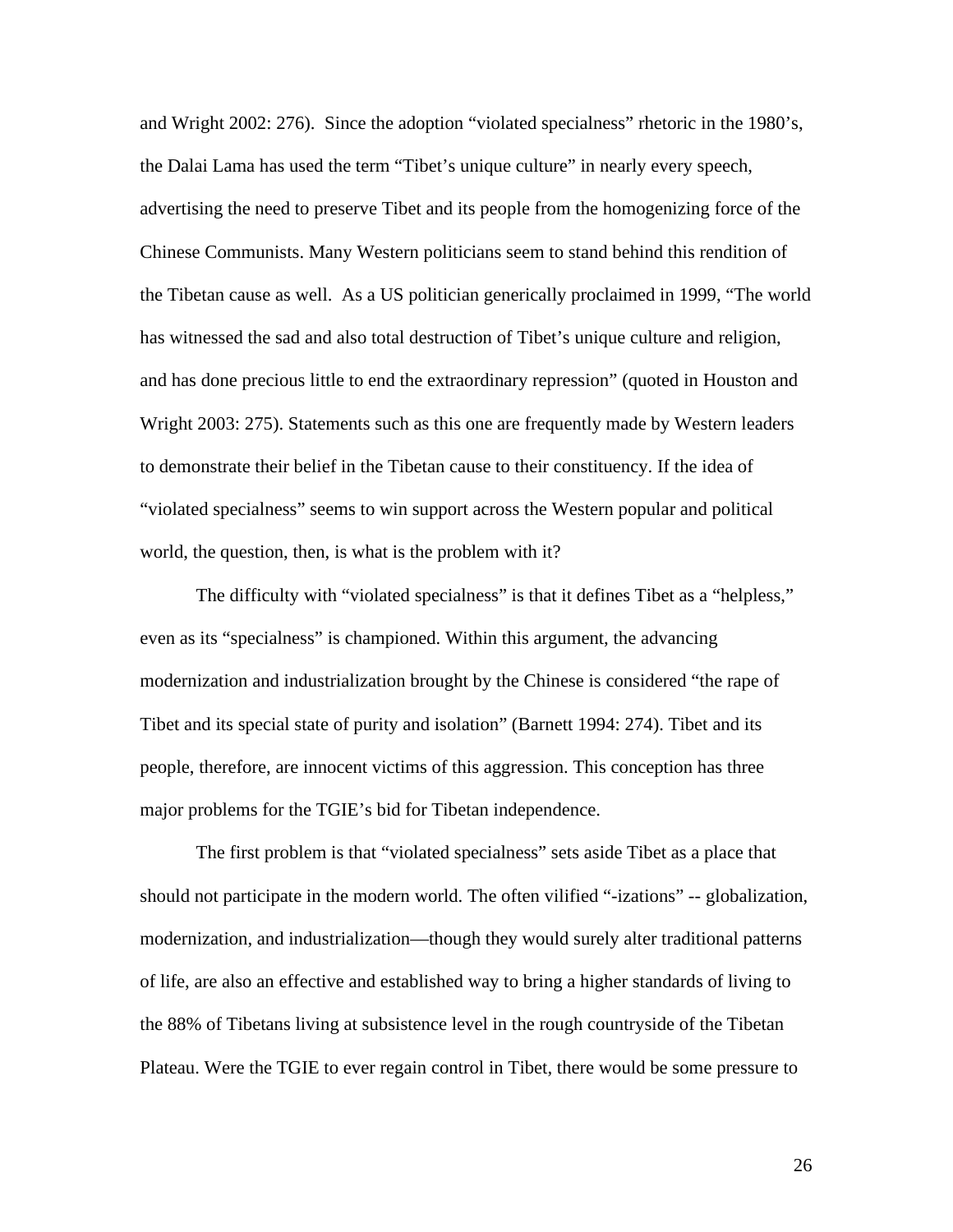retain the "purity" of the region by resisting the forces of globalization and modernization, even though they would help improve the living conditions of many in Tibet. The TGIE's ability to function as a "modern state" would also be compromised by this construction of Tibet, as the third problem will build upon.

The second problem is the distinctly non-political nature of the idea, "violated specialness." Just as no one can object to the Westernized version of Tibetan Buddhism, neither can anyone disagree that Tibet's unique culture should be preserved. The missing part of this construction is a plan for action. Politicians can agree with their constituents whole-heartedly that Tibetan culture is special and something should be done to save it, while not proposing any solutions. Since the US shift in trade policy with China in 1994, the adoption of "violated specialness" has worked well, because it allows the US both to object to the destruction of Tibet's "unique culture" and to assure China that there is no "stick" in these objections. The TGIE and Tibetan refugees are then left in exile with no real movement toward independence or statehood, even though their advertisement of "violated specialness" and their catering to the Western imagination has gotten the attention and support they had hoped it would.

The third and most serious problem with "violated specialness" for the TGIE is that the image of Tibet and its government as innocents and as victims causes disempowerment. As American Buddhist Robert Thurman puts it, "the Tibetans are the baby seals of the human rights movement" (quoted in DeVoss 1997). This statement embodies the idea that Tibetan people, like baby animals, are helpless and defenseless, unable to protect themselves from the human rights abuses and so need the "adult," powerful West to intercede and insure their survival. Even more alarmingly, the Tibetans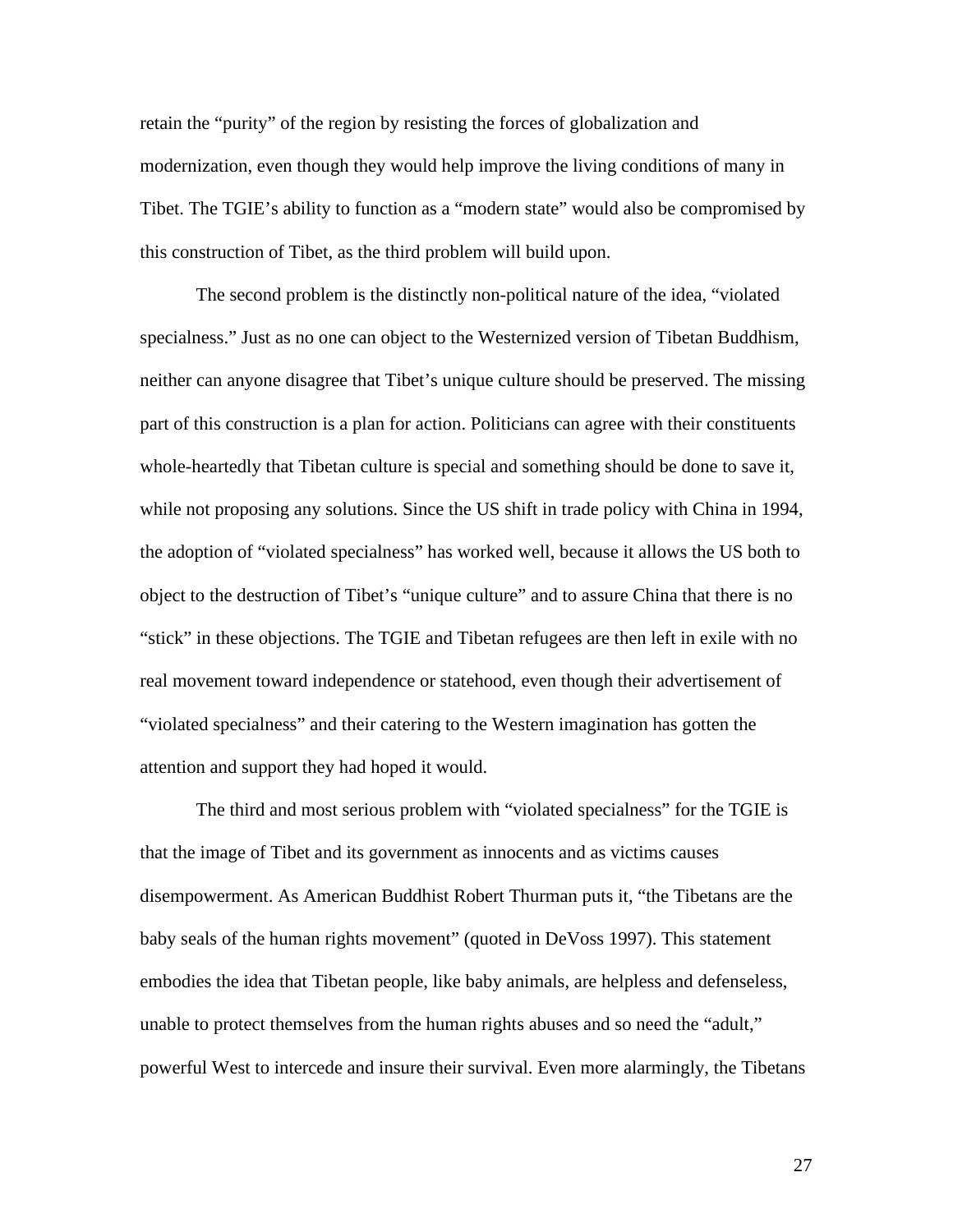in this construction are, in fact, endangered species-- not rational beings at all. This state of victimhood and innocence depicts the Tibetan exiles and TGIE as a group that cannot fend for themselves. Western politicians and advocates must fight to preserve their "unique culture" for them, and stop the violation of this special, endangered ethnic group. This victimized image disempowers the TGIE, and, in turn, inadvertently portrays them as incapable of self-governance.

As these examples demonstrate, the emergence of "violated specialness" as the major political and social stance on Tibet has not helped advance the struggle for Tibetan independence. Instead, this construction in many ways has hurt the Tibetan cause by limiting the options for Tibetan development, by giving politicians an option for gracious inaction, and by depicting the TGIE as powerless and thus incapable of self-rule. Courting the Western imagination, therefore, has not furthered the Tibetan struggle for sovereignty, only elevated its revered place within the Western imagination. Furthermore, the previously discussed influence of the TGIE over the beliefs and actions of the communities-in-exile has altered the self-conception of Tibetan refugees. As the next section will examine, these changes have led to divergence between the exiled communities and those still in Tibet, further undermining the goal of a united Tibetan state.

#### **Divergence**

The TGIE's construction of unified Tibetan communities-in-exile and the creation of Tibetan nationalism has helped to substantiate Tibet's place in the Western imagination but also has contributed to divergence between the Tibetan communities-inexile and the Tibetans under Chinese-occupation. The creation of a unified Tibetan front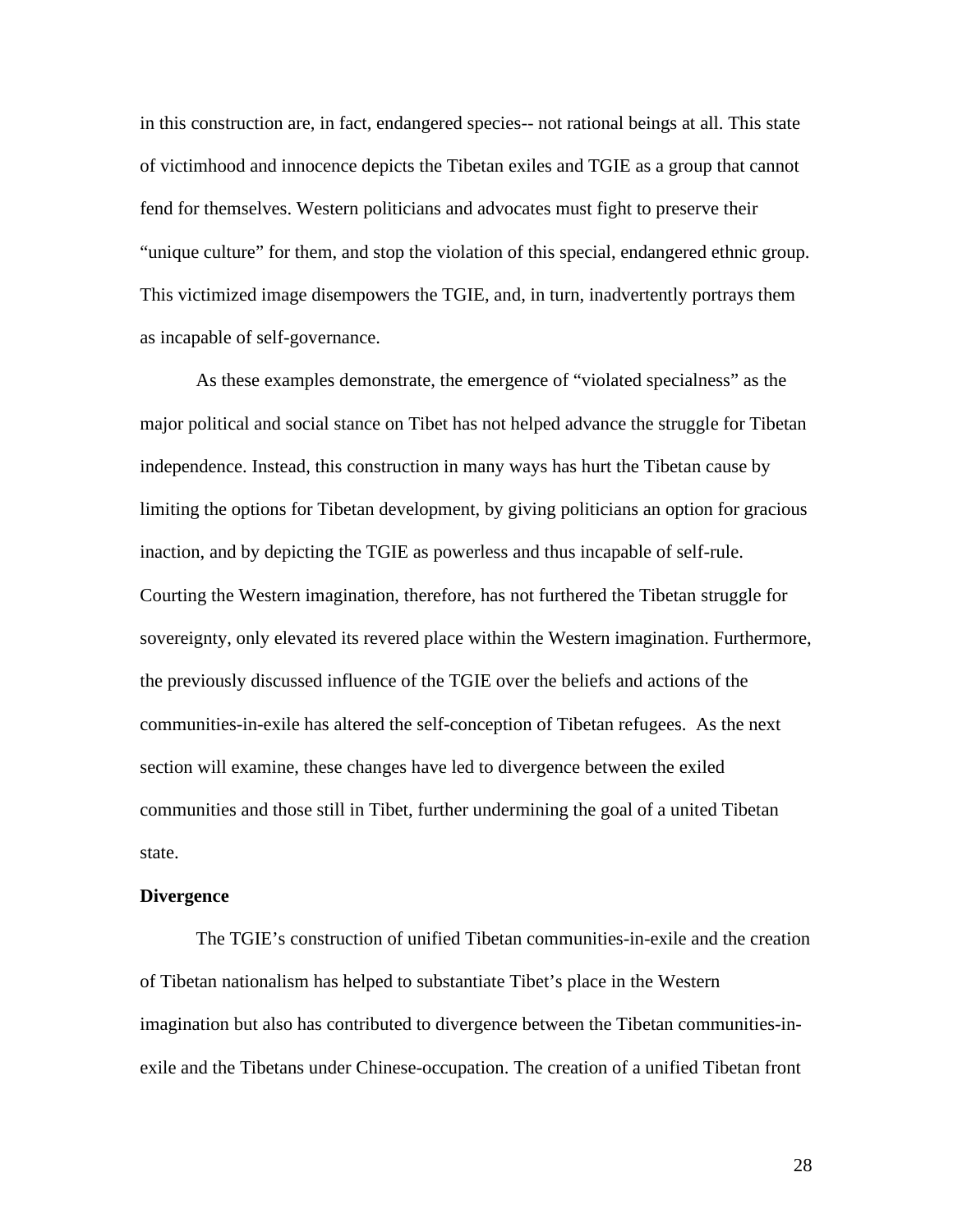in the communities-in-exile, as discussed previously, has flattened out the regional cultural and religious differences among the exiled Tibetans and formed the collective idea of "one Tibet." Among the vast majority of Tibetans remaining in Tibet, however, this unity and pan-Buddhist identity has not been created, and regional divisions still are an essential part of cultural and religious life. As Huber (2001: 358) points out, "…although such images [of a unified Tibetan self-image] circulate in the exile community and are now globally disseminated, they are also limited; they enjoy virtually no currency among the more than 95% of ethic Tibetans living within the present claimed boundaries of political China" as they are "largely the creation of a political and intellectual elite in exile." Although much of the Tibetan culture practiced in the exiled communities is a recent creation, the exiled community maintains a widely held belief "that Tibetan culture in diaspora is more authentic than one prevalent in Chinese controlled Tibet" (Anand 2001: 21). This belief of cultural purity has led to a feeling of divergence from and superiority to the Tibetan communities in Tibet. The rift forming between the exiled Tibetans and the Tibetans in Tibet can be seen in the reactions of exiled Tibetans to new refugees. Houston and Wright discovered during their fieldwork that many Tibetans-in-exile believe the mind-set of the "newly arrived" (*gsar 'byor*) differs from those used to life in exile. Karma, an upper-class woman born in exile, explained, "the newly arrived have contended with Chinese indoctrination and the harsh realities of life in an occupied country." She complains that the *gsar 'byor* are "very crude" and "willing to pull out their knives and stab you!" (Houston and Wright 2003: 226). This observation is supported in fieldwork by Nellie Grent (2002: 112-114), who notes that the newly arrived generally maintain regional affiliations and dress, speak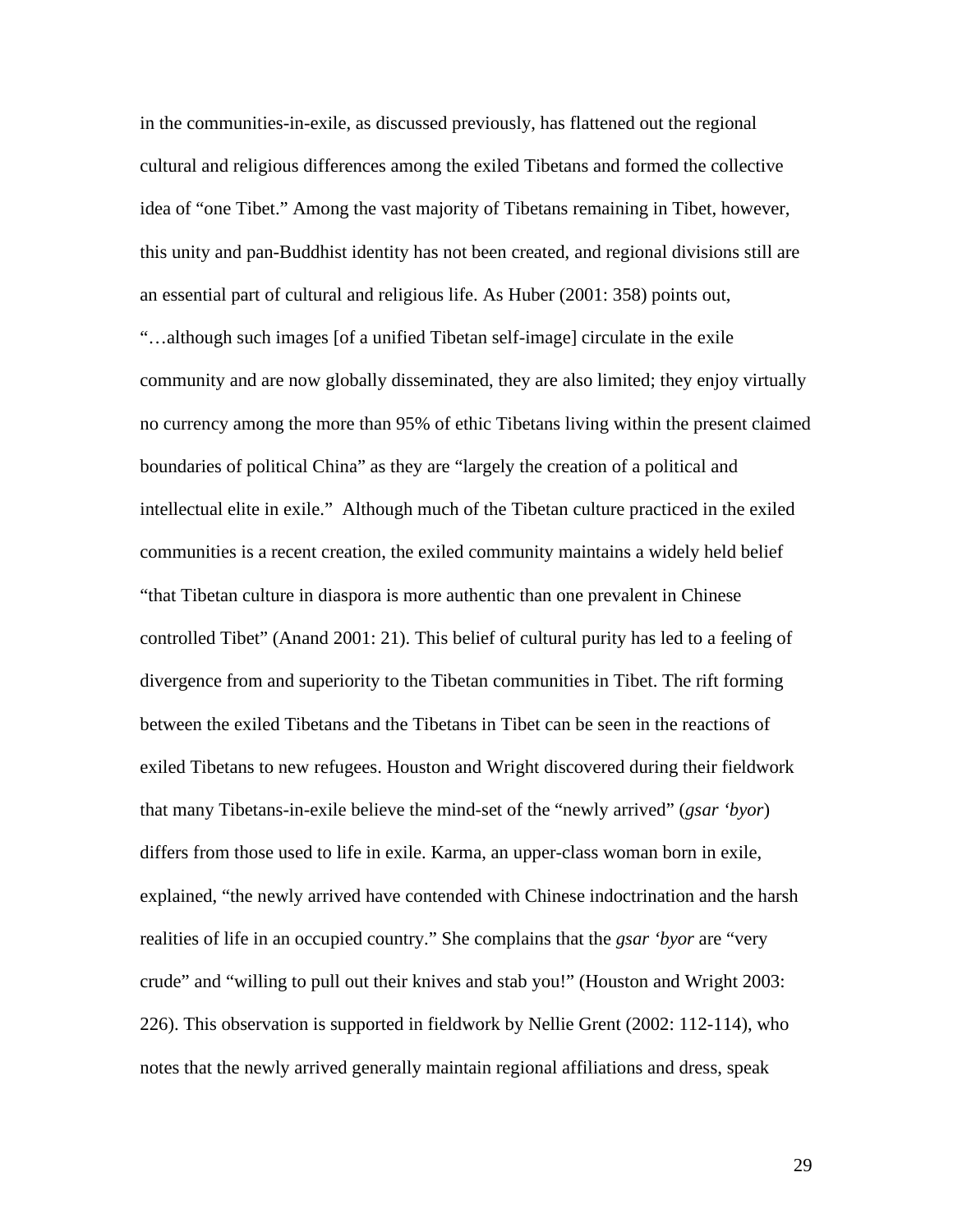Chinese and a non-Lhasa dialect of Tibetan, and behave differently than the established émigré community. Grent (2003:113) records that "long-timers" describe the *gsar 'byor* as "rough, uneducated, dirty, not modern." Emily Yeh (2002: 243) adds that *gsar 'byor* are looked down upon by the established Tibetan community and called *kacha* (Hindi for "raw")—"a reference to their unfashionable clothing, haircuts, and musical taste." as well as subsuming "connotations ranging from 'ignorant' to 'bad smelling' to 'someone who enjoys picking fights.'" She also notes that the various types of refugees—primarily the long-timers and the newly arrived-- form groups that are "quite important in shaping aesthetic sensibilities as well as who forms friendships and other social relationships with whom" (232). Thus, the Tibetans-in-exile, through their adoption of the TGIE's "authentic" Tibetan image and their absorption of Westernized discourses of morality and statehood, have diverged from their old opinions and lifestyles, making "real" Tibetans seem foreign and threatening. Furthermore, the "newly arrived" form their own social communities upon arrival in refugee settlements, because they are discriminated against and not readily accepted into the folds of the established communities. This evidence seems to illustrate that if the TGIE and exiled Tibetans were to receive independence and could return to Tibet, they would likely have considerable difficulties re-joining their old communities there. The idea of being more authentically Tibetan could also lead to selfsegregation of the former refugees or the formation of a new elite class based on this assumed cultural superiority.

Even as the Tibetans-in-exile and the TGIE are recreating what it means to be "authentically" Tibetan, Tibetans in Tibet are changing as well under Chinese occupation. These changes roughly fall into the categories of CCP propaganda and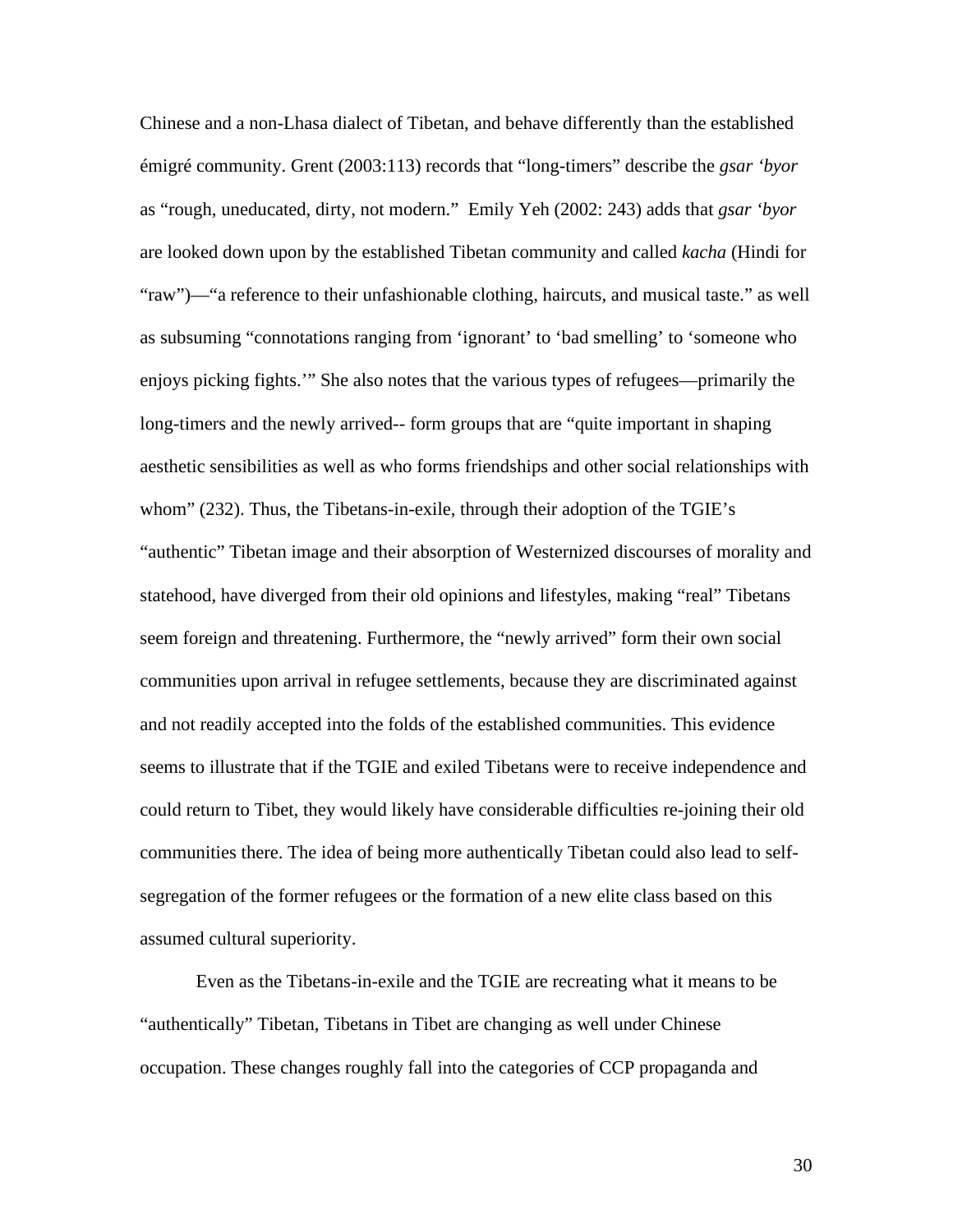Chinese education, religious restraints and secular Tibetan identities, development, and Sinofication. From the beginning of Chinese occupation, the CCP's goal has been to eradicate any vestiges of "old" or "feudal" Tibetan society and to replace it with its own ideals and ideology. In the early 1950's, the agenda for Tibet, as laid out in both the Common Programme and the 17-point Agreement, involved the transformation of social and economic conditions, with a lesser emphasis on language, culture and religion. The Chinese executed these goals partially through prolific propaganda. Tibetan monks were made to translate Marxist literature and other socialist staples into Tibetan, while traditional literature and art that didn't support the CCP agenda was suppressed. Tibetan schools began to teach in Mandarin Chinese, and socialist ideology became a routine part of the curriculum (Maconi 2002:169). Although these socialist initiatives have diminished somewhat today, schools in Tibet still teach entirely in Chinese and promote the "Chinese-version" of Tibetan liberation as the official history of the China-Tibet conflict (Maconi 2002 172). In addition, an entire Tibetan generation has grown up in the era of socialist optimism, and many Tibetans, who joined the PLA or were especially impacted by socialist ideology, still are attracted to its egalitarian principles and believe in its validity.

Another impact of Chinese occupation in Tibet is the former repression of religious practice and the current promotion of secular and regional Tibetan identities. During the Cultural Revolution, Tibetan Buddhism was forbidden, old temples were destroyed, and old texts were burned, in the same way that tradition and religion were attacked throughout China. Religious suppression did not sit well with the Tibetan people, however, and caused a variety of uprisings during this time. The Chinese have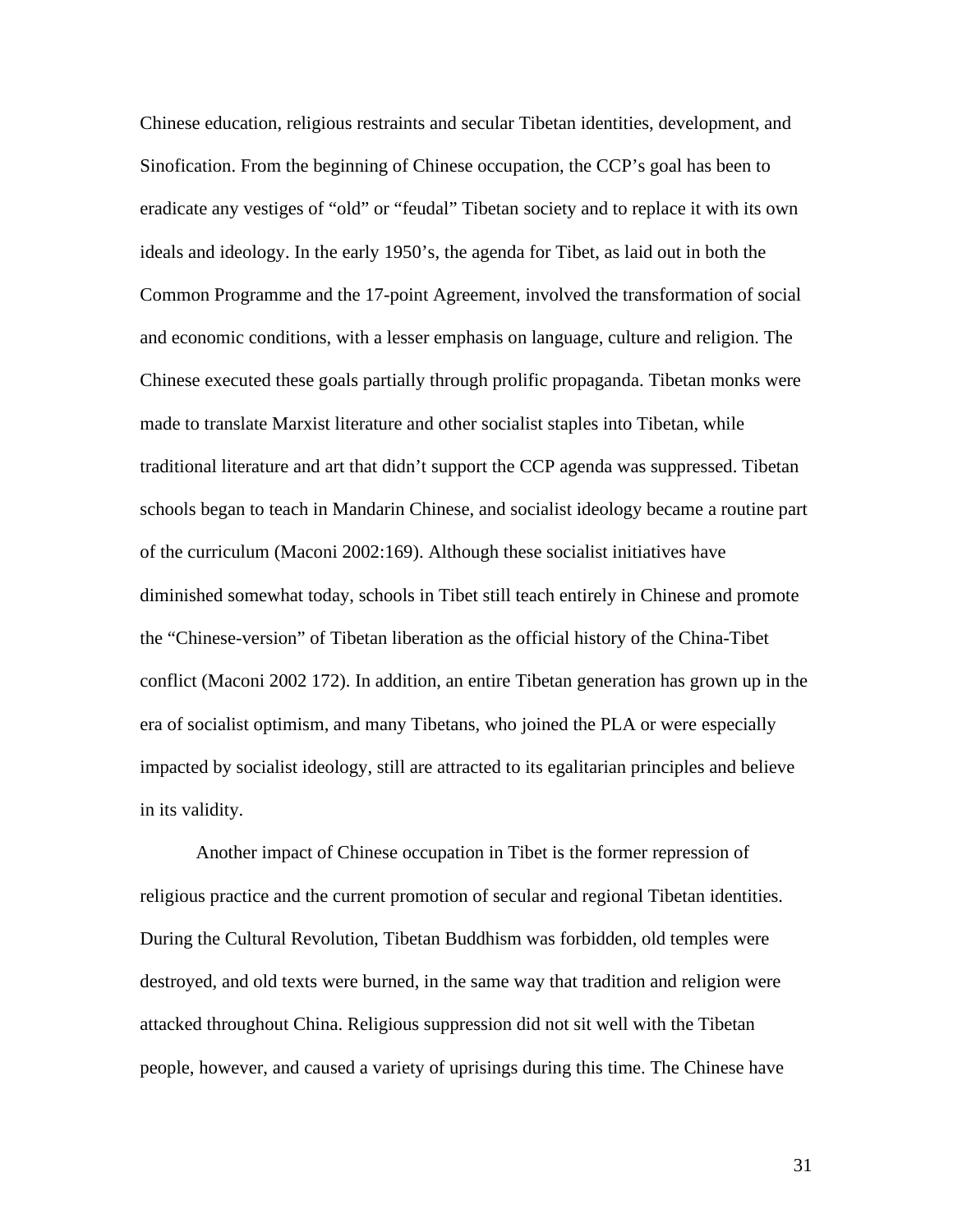since scaled back these religious restrictions and now tolerate limited religious observance. Although it is difficult to say if this time of repression lessened Tibetan religiosity or not, but significant damage has been done both to Tibetan holy sites and to the Buddhist monastic structure. Along with a larger degree of religious freedom has come a more insidious method of instilling Tibetan secularism. According to Charles Ramble (1997: 381), the Chinese have actively encouraged "the emergence of an apparently secular framework for the expression of Tibetan identity." This encouragement includes not only the standard Chinese techniques of promoting "traditional" dance and song routines bolstered by the economic benefits of tourism, but also includes the official approval of studies done on the shamanistic Bön practices and folklore. These traditional aspects of Tibetan culture are in many ways "anti-Buddhist" and therefore distance it from Tibetan Buddhism, which the Chinese government sees as promoting "splittist" tendencies. Bön also tends to be region specific, focusing on local deities and places of spiritual power –a tendency, which the Chinese government exploits to retain Tibetan regionalism. One example of this use of Bön to support secular and regional identity can be found in the government's support of the Tale of Gesar. The Tale of Gesar is a Tibetan epic about a warrior-king, written at the height of Bön practice. The hero, Gesar, comes from Eastern Tibet, and the tale supposedly underscores the traditional tensions between Eastern and Central Tibetan people (Ramble 1997:382). The government's support of Bön and its related regionally fractious elements help the Chinese to keep the Tibetans under control by reducing ideology of Tibetan unity and maintaining regionalism.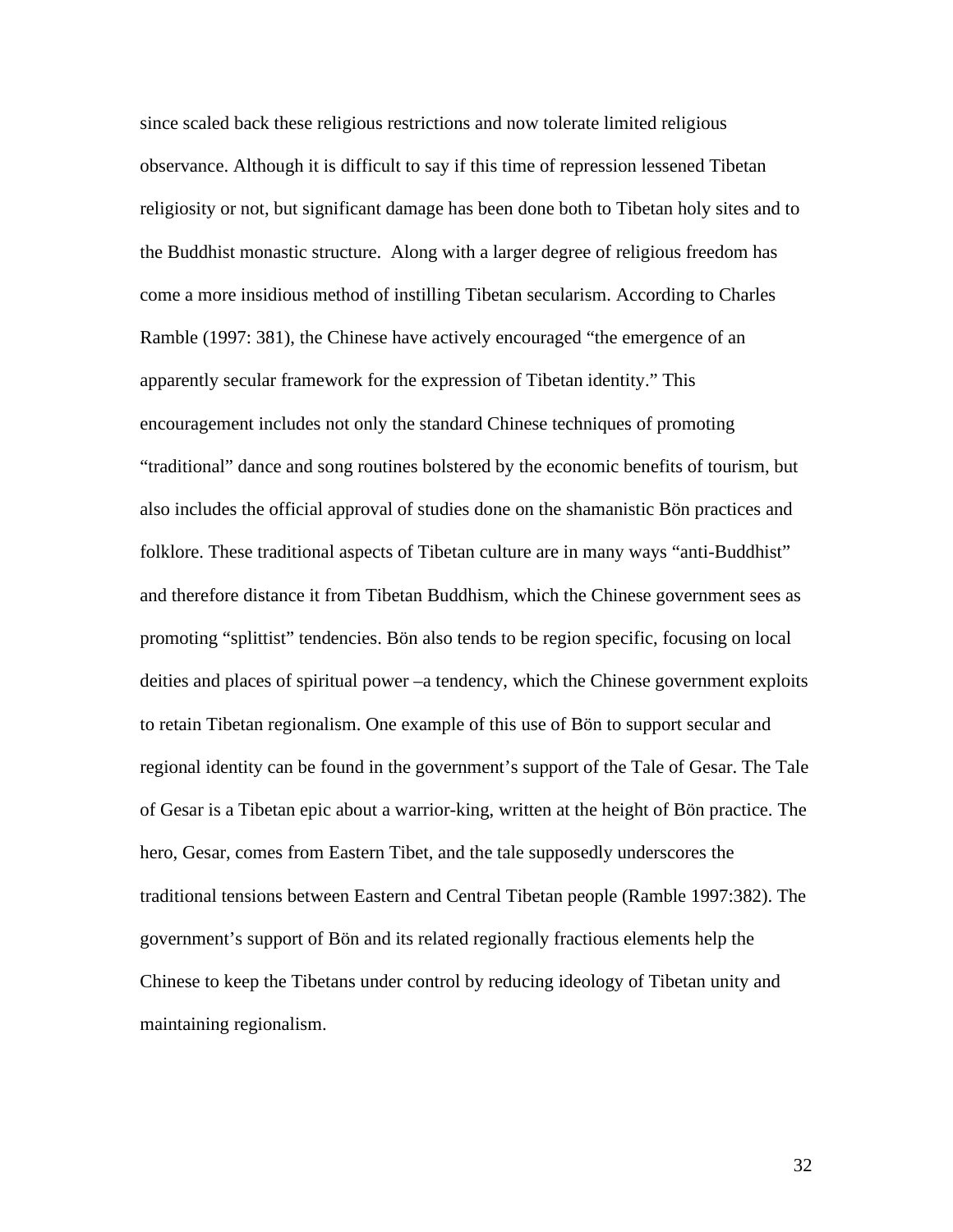Finally, the divergence of the Tibetans in Tibet from the Tibetans-in-exile has been facilitated by their increasing Sinofication, a change which the exiled communities sense and with which the Chinese-Tibetans struggle. Emily Yeh relates the story of a Chinaraised and educated Tibetan woman who attended a party hosted by the Tibetan Association of Northern California with hopes of meeting Tibetans-in-exile there. Numerous encounters with the exiled Tibetans, however, all resulted in their judgment of her as Han Chinese, rather than Tibetan. She later "plaintively" asked Yeh,

I feel I am really Tibetan inside but all the other Tibetans think I am Chinese. How can I make myself more Tibetan?"…She wondered if she could step outside her own body and meet herself, would she get that sense of Tibetan-ness which she felt to be her true essence, or world she see a Chinese woman as so many other Tibetans do? (2002: 229-230)

This woman, though she felt very Tibetan, because of her life and education in Chineseoccupied Tibet had "become Chinese" in the view of the exiled Tibetan people. Just as the "newly arrived" are characterized by their roughness, a slightly more educated Tibetan from occupied Tibet is seen as too Chinese in their dress, mannerisms, and tastes; even if they are racially Tibetan, their "authenticity" is lacking. Being identified as Chinese or at least Sinocized is apparently a relatively common problem among Chineseeducated Tibetans seeking to connect with the exile communities. A businessman interviewed by Yeh complains how even dressed in traditional Tibetan clothing and speaking Tibetan to exiles, they still characterize him as "a Han who was raised in Tibet" (2002: 234). Yeh argues that this characterization happens for two main reasons. First, and most obviously, going through the Chinese educational system and living in an region where Han Chinese increasingly play central social and economic roles, unconsciously assuming a certain amount of Chinese mannerisms is inevitable. More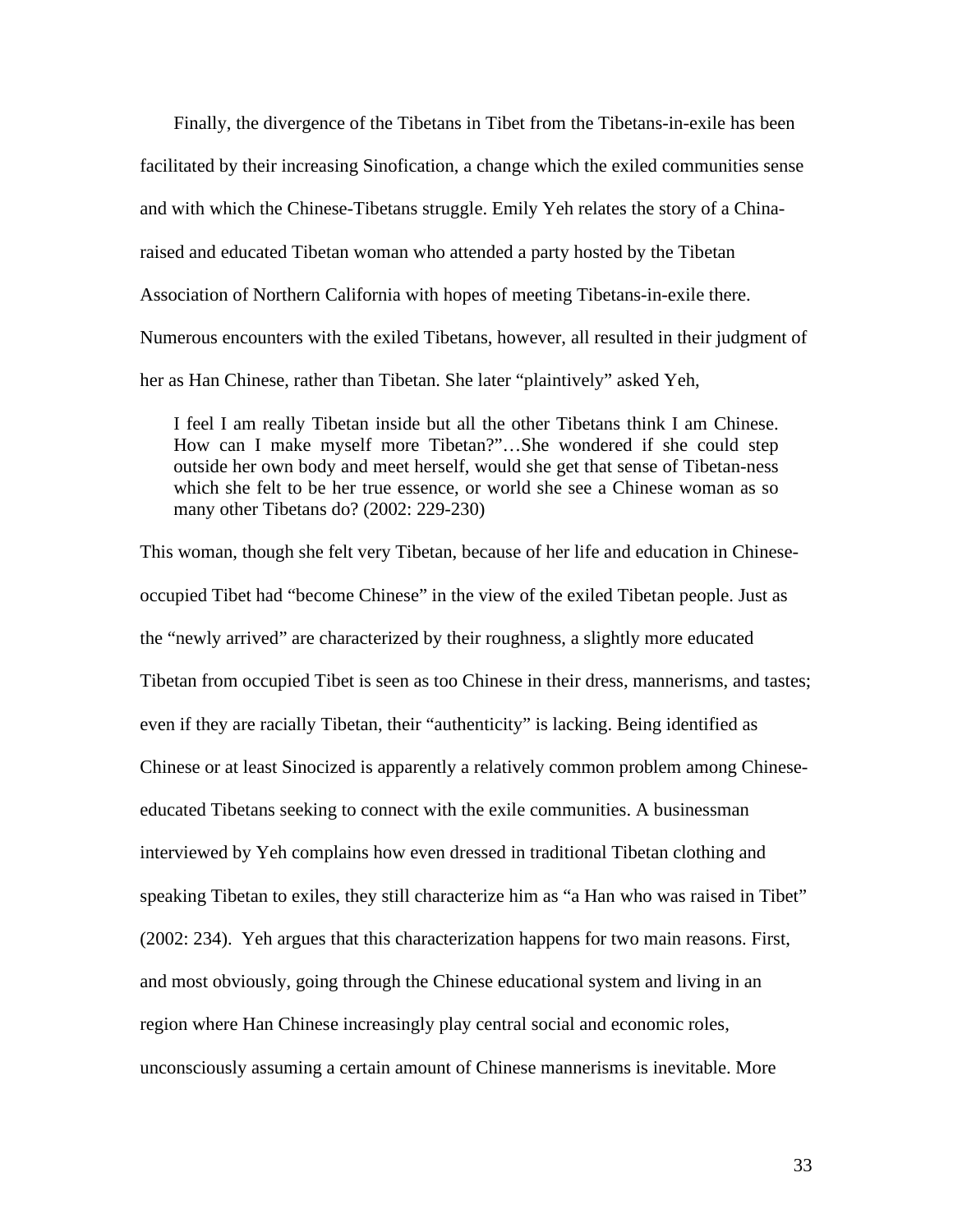importantly, however, are those Chinese habits that are consciously assumed. Tibetans, like other Chinese minorities, have a strong stigma attached to them by the Han Chinese. Considered uncivilized and dirty in their minority state, Tibetans who want to do well in school and career attempt to "pass" as Han Chinese. This trend is increasingly prevalent, making urban Tibetans in PRC "worry about children today who 'grow up wanting to be Han'" (Yeh 2002: 237). Tibetan youth conscious constructing themselves as Han, not only creates divergence between the Chinese-raised Tibetans and exiled Tibetans, but it also makes it difficult to ever be accepted as authentically Tibetan by the exile community should the two groups be reunited

The evidence in the preceding paragraphs demonstrates that the Tibetans-in-exile and the Tibetans in Tibet are diverging. This divergence occurs through the differing educational systems and lifestyles, but most potently occurs through differing constructions of self. As the TGIE shapes a unified "authentic" Tibetan Buddhist identity, the CCP works to regionalize, secularize, and Sinocize their Tibetan population. The divergent communities significantly hamper the Tibetan bid for independence, both because of potential difficulties with reunification of the groups and because of lagging support for statehood within Tibet. As Sautman cites (2005:99), "Tibet is "a region that once seethed with separatist anger," but that "long since gave up independence."

### **Conclusion**

This paper has attempted to show that the TGIE, by courting the Western imagination and recreating Tibetan identities in the communities-in-exile, has threatened the cause for Tibetan independence by adopting disempowering ideology and creating divergence between Tibetans-in-exile and Tibetans in Tibet. Many recent developments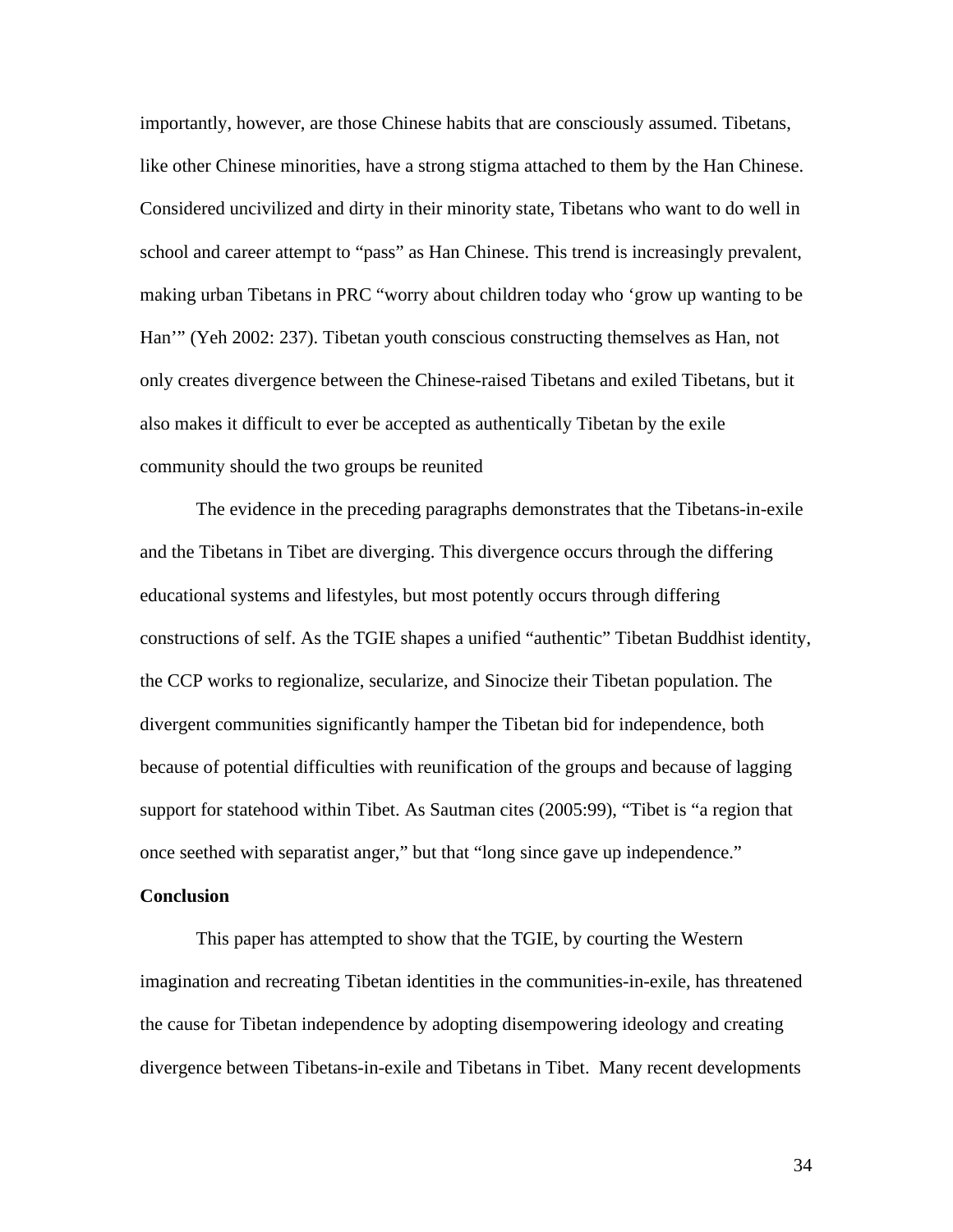support the claim that the cause for a Tibetan state has been damaged. The Dalai Lama in recent years has begun to advocate a "middle way" approach to the Tibet-China conflict, calling for a certain amount of self-governance that would help preserve Tibetan heritage, respect human rights and democratic freedoms, and protect the environment, but has dropped the demands for absolute sovereignty. Likewise, Western politicians have mellowed their stance on Tibet as China becomes an increasingly powerful economic force. Countries like India and the United Kingdom, which previously were neutral on the Tibetan cause, have recently stated that they do not challenge China's claim to Tibet. At present, no country openly supports Tibetan independence, choosing instead to urge TGIE and PRC to reconcile in order to protect Tibet's "unique culture." Thus, neither Western powers nor the Tibetan government itself seek Tibetan independence to the degree they once did. The Tibetans-in-exile continue to be committed to independence at least in word, though many have accepted that they will not return to Tibet and instead seek to maintain Tibetan culture in their communities abroad. Popular interest in Tibet remains high in certain circles, but the capture of the Western imagination is the only prize the TGIE has won with its actions and policies. Across all fronts, the calls to "Free Tibet" have softened to a whisper, or, as one news article more starkly stated, the Tibet issue has become "little more than the fading stickers still found in youth hostels and on VW vans the world over" (Nachammai 2005) The failure of the TGIE to mobilize the West and gain autonomy to a greater or lesser degree must be attributed to the TGIE's decision to woo the Western imagination and to avoid a more politicized agenda that would have depicted Tibet as a modern state. In the end, the TGIE's actions will have left the Tibetans-in-exile with Western sympathy and admiration, but destroyed their claims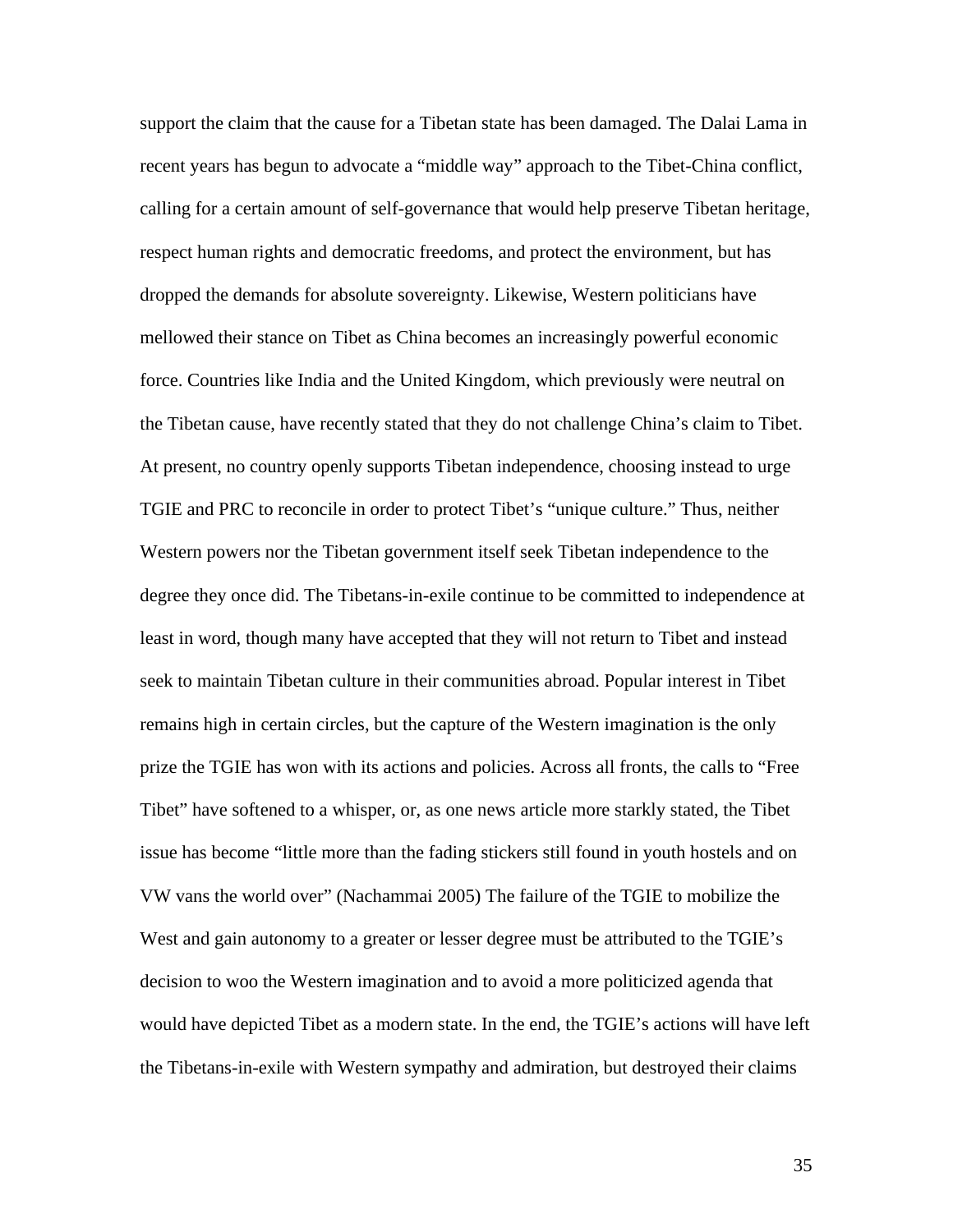to sovereignty, instead constructing Tibetans as a community or as an ethnic group in the

Western image.

## **Bibliography**

2002 Tibet, self, and the Tibetan diaspora. Tibet, Self, and the Tibetan Diaspora: voices of difference ; PIATS 2000: Tibetan studies: proceedings of the ninth seminar of the International Association for Tibetan Studies, Leiden 2000, Leiden Netherlands, 2002, pp. vi, 256 p. Brill.

2006 Free Tibet Campaign. London. <http://www.freetibet.org>. Accessed: 15 March 2007.

2007a Students for a Free Tibet, <http://blog.studentsforafreetibet.org>. Accessed: 15 March 2007.

2007b The Government of Tibet in Exile. London. <http://www.tibet.com>. Accessed: 15 March 2007.

2007c The Official Website of the Central Tibetan Administration, <http://www.tibet.net>. Accessed: 15 March 2007.

Anand, Dibyesh

2001 A Guide to Little Lhasa: The Role of Symbolic Geography of Dharamsala in Constituting Tibetan Diasporic Identity. In Tibet, Self, and the Tibetan Diaspora. P.C. Klieger, ed. Pp. 11-36. Leiden ; Boston: Brill.

Arpaia, Joseph, and Lobsang Rapgay 1999 Tibetan Wisdom for Western Life: Spirituality, Relationships, Performance, and Health. Hillsboro, OR: Beyond Words Publishing.

Barnett, Robert, and Shirin Akiner 1994 Resistance and reform in Tibet. Bloomington: Indiana University Press.

Baumann, Martin 2007 The Dharma Has Come West: A Survey of Recent Studies and Sources. In Journal of Buddhist Ethics. Pp. 194-211, Vol. 4.

Brauen, Martin 2004 Dreamworld Tibet, Western Illusions. Trumbull, CT: Weatherhill.

Campbell, Bruce F. 1980 Ancient Wisdom Received. Berkeley, CA: University of California Press.

Dodin, Thierry, and Heinz Rather, eds.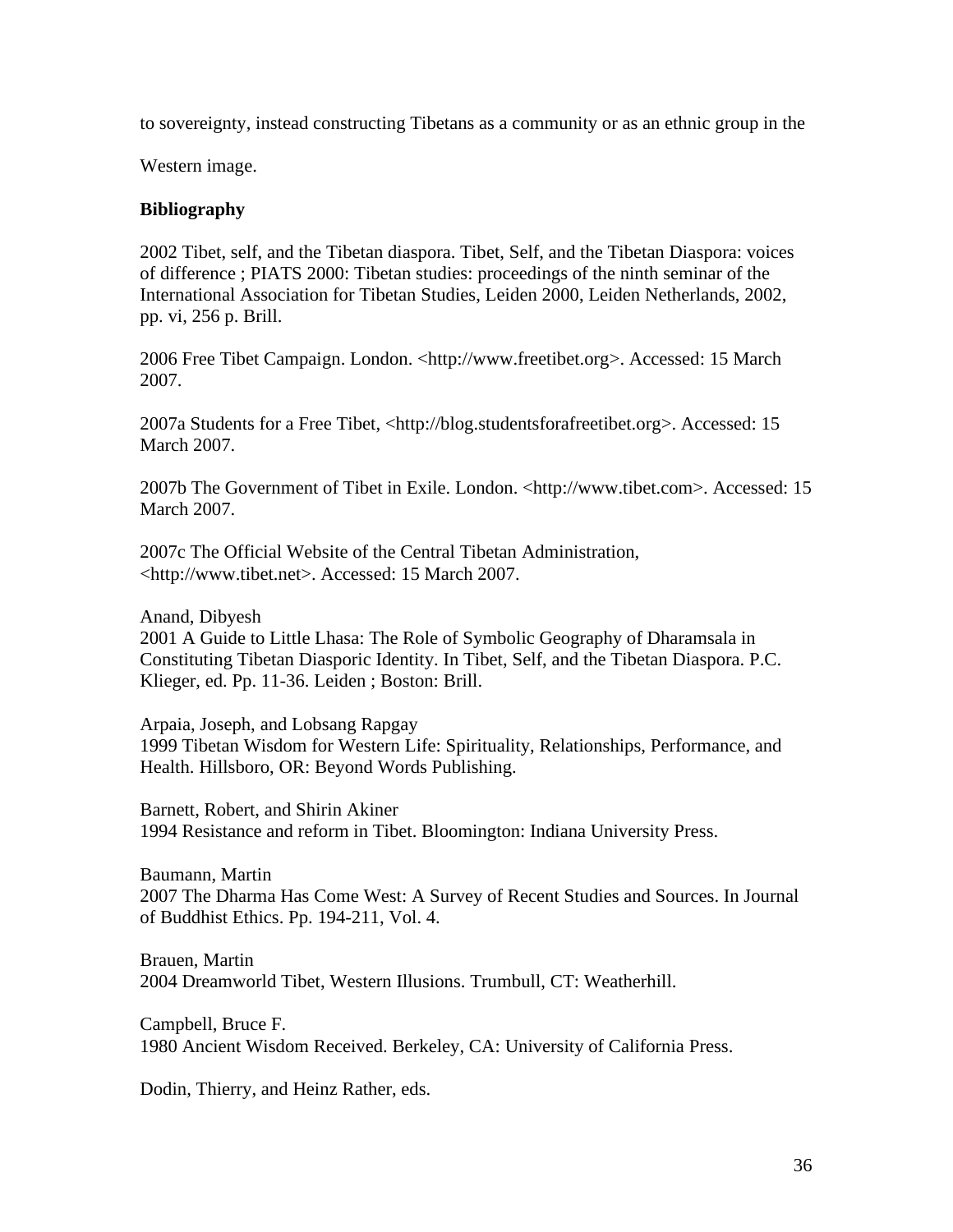2001 Imagining Tibet: Perceptions, Projections and Fantasies. Boston: Wisdom Publications.

DeVoss, David

June 11 1997 Tibet Makes the Big Time As the Dalai Lama Tours America. In Asia Times. Los Angeles.

Dreyfus, Georges

2002 Tibetan Religious Nationalism: Western Fantasy or Empowering Vision? In Tibet, Self, and the Tibetan Diaspora. P.C. Klieger, ed. Pp. 37-56. Leiden ; Boston: Brill.

Goldstein, Melvyn C

1978 Ethnogenesis and Resource Competition among Tibetan Refugees in South India: A New Face to the Indo-Tibetan Interface. In Himalayan anthropology : the Indo-Tibetan interface. J.F. Fisher, ed. Pp. 395-420. The Hague: Mouton.

Goldstein, Melvyn C. 1997 The snow lion and the dragon : China, Tibet, and the Dalai Lama. Berkeley: University of California Press.

Grent, Nellie

2002 Polyandry in Dharamsala: Plural-Husband Marriage in a Tibetan Refugee Community in Northwest India. In Tibet, Self, and the Tibetan Diaspora. P.C. Klieger, ed. Pp. 105-138. Leiden ; Boston: Brill.

Hopkins, P. Jeffrey

2001 Tibetan Monastic Colleges: Rationality versus the Demands of Allegiance. In Imagining Tibet: Perceptions, Projections, and Fantasies. T. Dodin and H. Rather, eds. Pp. 257-268. Berkeley, CA: Wisdom Publications.

Houston, Serin, and Richard Wright

June 2003 Making and remaking Tibetan diasporic identities. Social and Cultural Geography 4(2):217-232.

Huber, Toni

2001 Shangri-la in Exile: Representations of Tibetan Identity and Transnational Culture. In Imagining Tibet: Perceptions, Projections, and Fantasies. T. Dodin and H. Rather, eds. Pp. 357-372. Berkeley, CA: Wisdom Publications.

Kapstein, Matthew, and Melvyn C. Goldstein 1998 Buddhism in Contemporary Tibet: Religious Revival and Cultural Identity. Berkeley: University of California Press.

Kaschewsky, Rudolf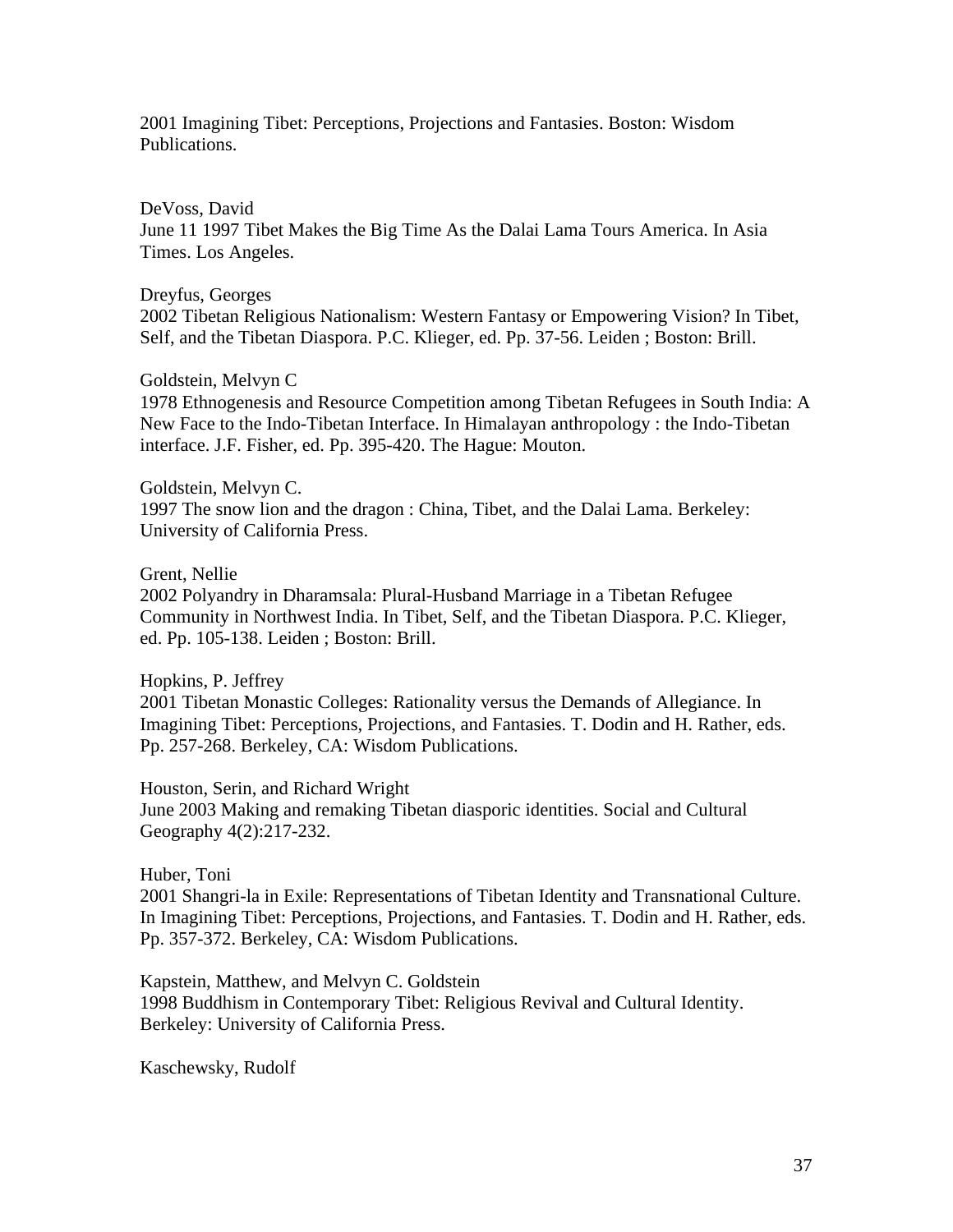2001 The Image of Tibet in the West before the Nineteenth Century. In Imagining Tibet: Perceptions, Projections, and Fantasies. T. Dodin and H. Rather, eds. Pp. 3-20. Somerville, MA: Wisdom Publications.

Klieger, P. Christiaan 2002 Engendering Tibet: Power, Self, and Change in Diaspora. In Tibet, Self, and the Tibetan Diaspora. P.C. Klieger, ed. Pp. 139-154. Leiden ; Boston: Brill.

Kolas, Ashild 2005 On the Margins of Tibet: Cultural Survival on the Sino-Tibetan Frontier. Seattle: University of Washington Press.

Lopez, Donald S. 1998 Prisoners of Shangri-La : Tibetan Buddhism and the West. Chicago: University of Chicago Press.

Lopez, Donald S. Jr., ed. 1997 Religions of Tibet in Practice. Princeton, NJ: Princeton University Press.

Maconi, Lara

2002 Lion of the Snowy Mountains: The Tibetan Poet Yi dam Tse ring and his Chinese Poetry: Reconstructing Tibetan Cultural Identity in Chinese. In Tibet, Self, and the Tibetan Diaspora. P.C. Klieger, ed. Pp. 165-194. Leiden ; Boston: Brill.

Magnusson, Jan 2002 A Myth of Tibet: Reverse Orientalism and Soft Power. In Tibet, Self, and the Tibetan Diaspora. P.C. Klieger, ed. Pp. 195-212. Leiden ; Boston: Brill.

McDonald, Harnish June 10 1993 The Tibetan connection: Taipei finds an ally in the Dalai Lama. Far Eastern Economic Review 153(23):12.

McKay, Alex C.

2001 "Truth," Perception, and Politics: The British Construction of an Image of Tibet. In Imagining Tibet: Perceptions, Projections, and Fantasies. T. Dodin and H. Rather, eds. Pp. 67-90. Berkeley, CA: Wisdom Publications.

Miller, Beatrice D 1978 Tibetan Culture and Personality: Refugee Responses to a Tibetan Culture-Bound TAT. In Himalayan Anthropology: The Indo-Tibetan Interface. J.F. Fisher, ed. Pp. 365- 394. The Hague: Mouton.

Mirsky, Jonathan September 12, 2002 Tibetan Tourists. In The Jamestown Foundation: China Brief, Vol. 2.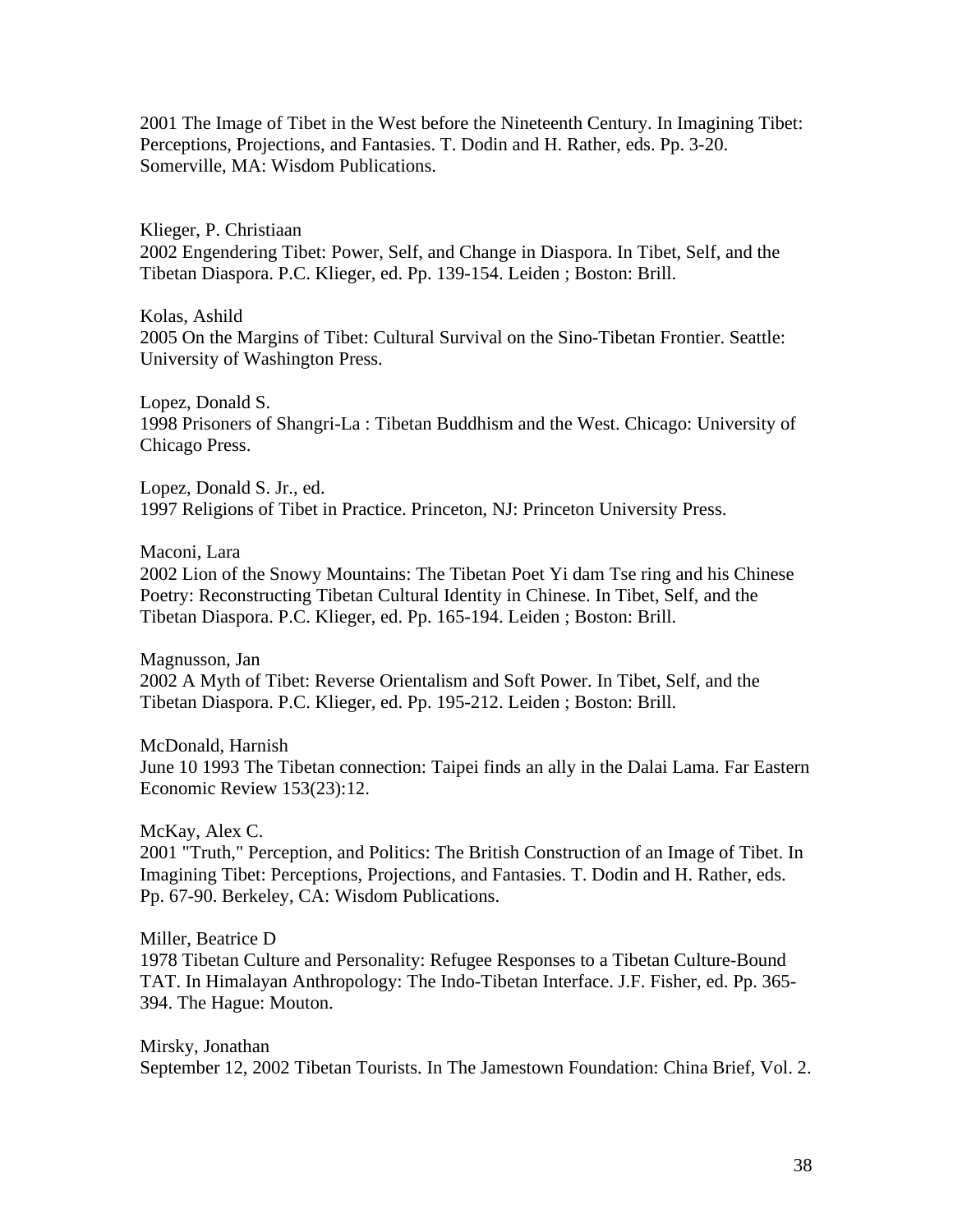Moodey, Robert

1978 Kinship and Culture in the Himalayan Region. In Himalayan Anthropology: The Indo-Tibetan Interface. J.F. Fisher, ed. Pp. 27-36. The Hague: Mouton

Nachammai, Raman April 12, 2005 Free Tibet Fades as India-China Ties Warm. In Christian Science Monitor. Boston.

## Namgyal, Tsering

June 1 2003 Activism can make a poor basis for literature, but Patrick French wears his convictions and his erudition lightly in a fascinating study of modern Tibet. In The Taipei Times. Taipei.

Neuhaus, Richard December 2003 East meets West, sort of. In First Things: A Monthly Journal of Religion and Public Life. Pp. 69-70.

Niebuhr, Gustav August 14 1999 For the Discontented, A Message of Hope; Appeal of Buddhism Grows in U.S., Where Dalai Lama Attracts Crowds. In New York Times. New York.

Paine, Jeffery 2004 Re-enchantment : Tibetan Buddhism comes to the West. New York ; London: W.W. Norton & Company.

Pedersen, Poul 2001 Tibet, Theosophy and the Psychologization of Buddhism. In Imagining Tibet: Perceptions, Projections, and Fantasies. T. Dodin and H. Rather, eds. Pp. 151-166. Berkeley, CA: Wisdom Publications.

Ramble, Charles 1997 Tibetan Pride of Place; Or, Why Nepal's Bhotiyas are not an Ethnic Group. In Nationalism and ethnicity in a Hindu kingdom : the politics of culture in contemporary Nepal. D.N. Gellner, J. Pfaff-Czarnecka, and J. Whelpton, eds. Pp. 379-414, Vol. 20.

Sautman, Barry Summer 2005 China's Strategic Vulnerability to Minority Separatism in Tibet. Asian Affairs: An American Review 32(2):87-119.

Schrei, Josh March 28, 2002 The Dark Side of China's Western Development Plan. In The Jamestown Foundation: China Brief, Vol. 2.

Amsterdam, The Netherlands: Harwood.

Sperling, Elliot